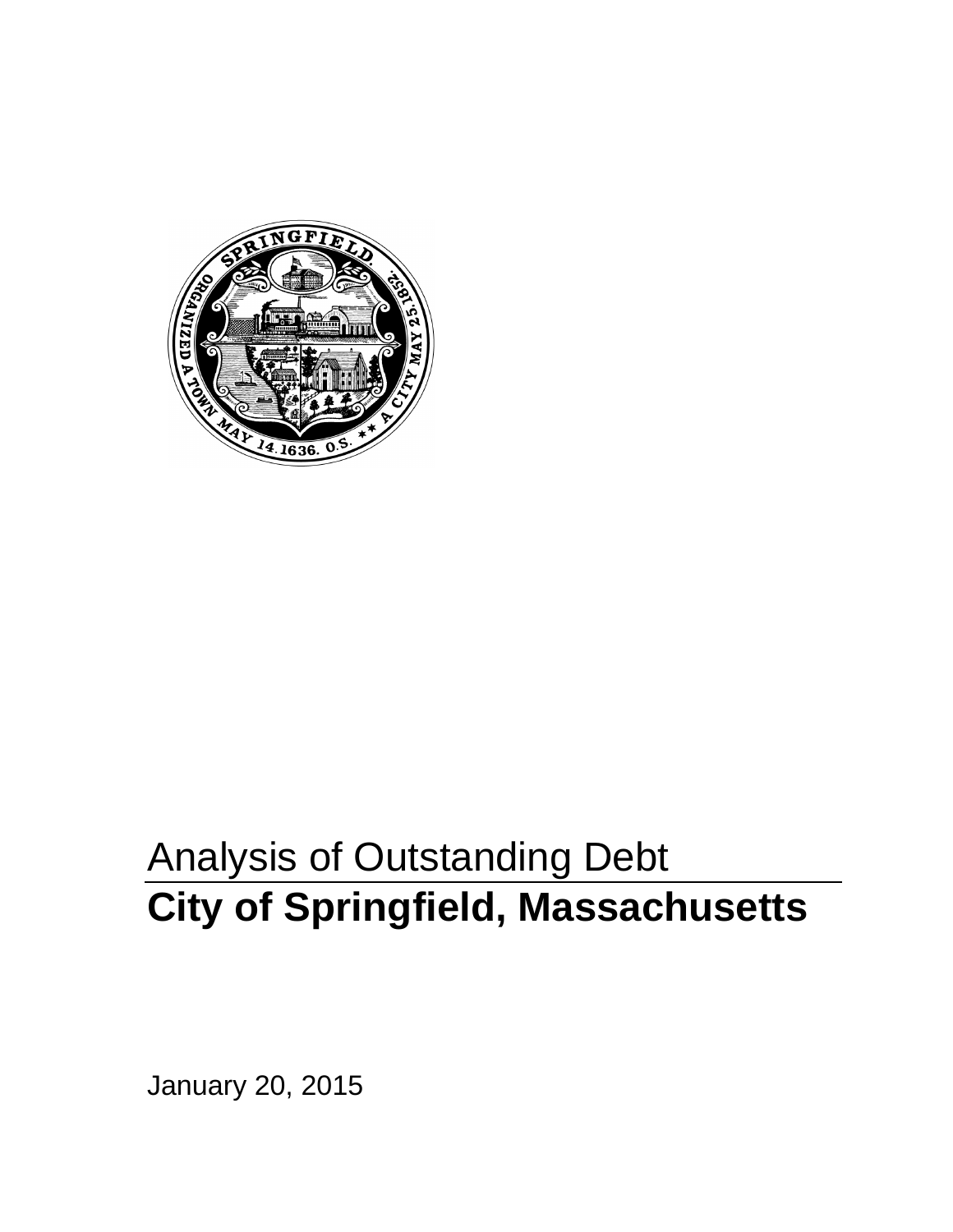## Table of Contents

| Appendices: |  |
|-------------|--|

- •Appendix A: Debt Analysis Definitions
- Appendix B: Current Outstanding Debt Issuances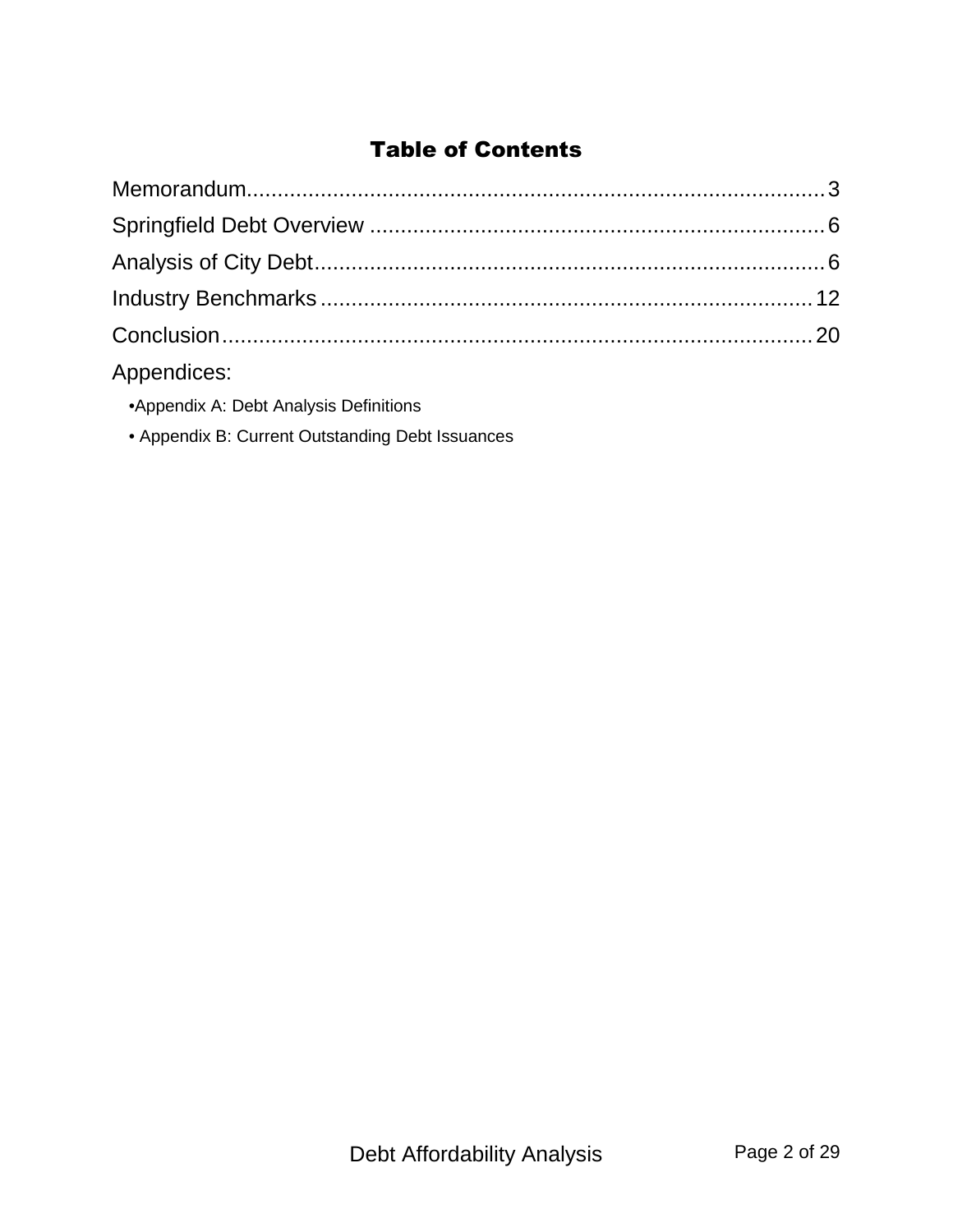Timothy J. Plante *Chief Administrative & Financial Officer*

Administration & Finance 36 Court Street, Room 412 Springfield, MA 01103 Office: (413) 886-5004 Fax: (413) 750-2623





THE CITY OF SPRINGFIELD, MASSACHUSETTS

Dear Mayor Sarno and Members of the City Council:

I am pleased to provide you with the enclosed analysis of the City of Springfield's existing debt. This report is intended as a user-friendly examination of current and future debt issued on behalf of the residents of our community. This analysis is a tool that can be used when assessing the City's debt position and financial position of the City to make informed decisions. This analysis evaluates the affordability of issuing new debt, while taking into account the City's existing annual debt service payment obligations.

In this report, affordability is measured by determining the annual amount of debt service and other debt-like payment obligations as a percentage of general fund revenues. This measure (debt service as a percent of general fund revenues) is a commonly accepted standard for measuring debt capacity. It provides a true indication of the relative cost of the City's debt by taking into account the actual City's payment obligations on debt and the amount of revenue available to pay those obligations.

In recent years, the City has taken a proactive approach to debt strategy by reviewing outstanding debt for restructuring opportunities, consistently assessing capital needs, and offsetting project costs with outside funding whenever possible. The following debt affordability analysis will show that, consequent to these efforts, the City of Springfield is now in a position to strategically invest in its infrastructure and capital needs and plans to issue \$50.5 million of long term debt in February 2015.

In FY15, the City will refund bonds sold in 2007, much like refinancing a home, this is an opportunity to pay the remaining balance of the loans off at a lower interest rate, saving the City over \$1.4 million in debt repayments. Previous years' efforts to restructure debt have increased our capacity for future debt issuances and prevented dramatic increases in future debt payments. One of the established benchmarks reviewed by the municipal bond industry is debt retirement, which is the percent of debt to be paid off within ten years. Industry standard is between 65% and 100%, currently, Springfield's debt retirement number is 89.4%. This declining debt schedule and rapid repayment of principal indicates that the City is committed to repaying its debt.

Annually, the City publishes a Capital Improvement Plan (CIP), which provides a detailed view of the capital needs within the City of Springfield. This comprehensive capital plan includes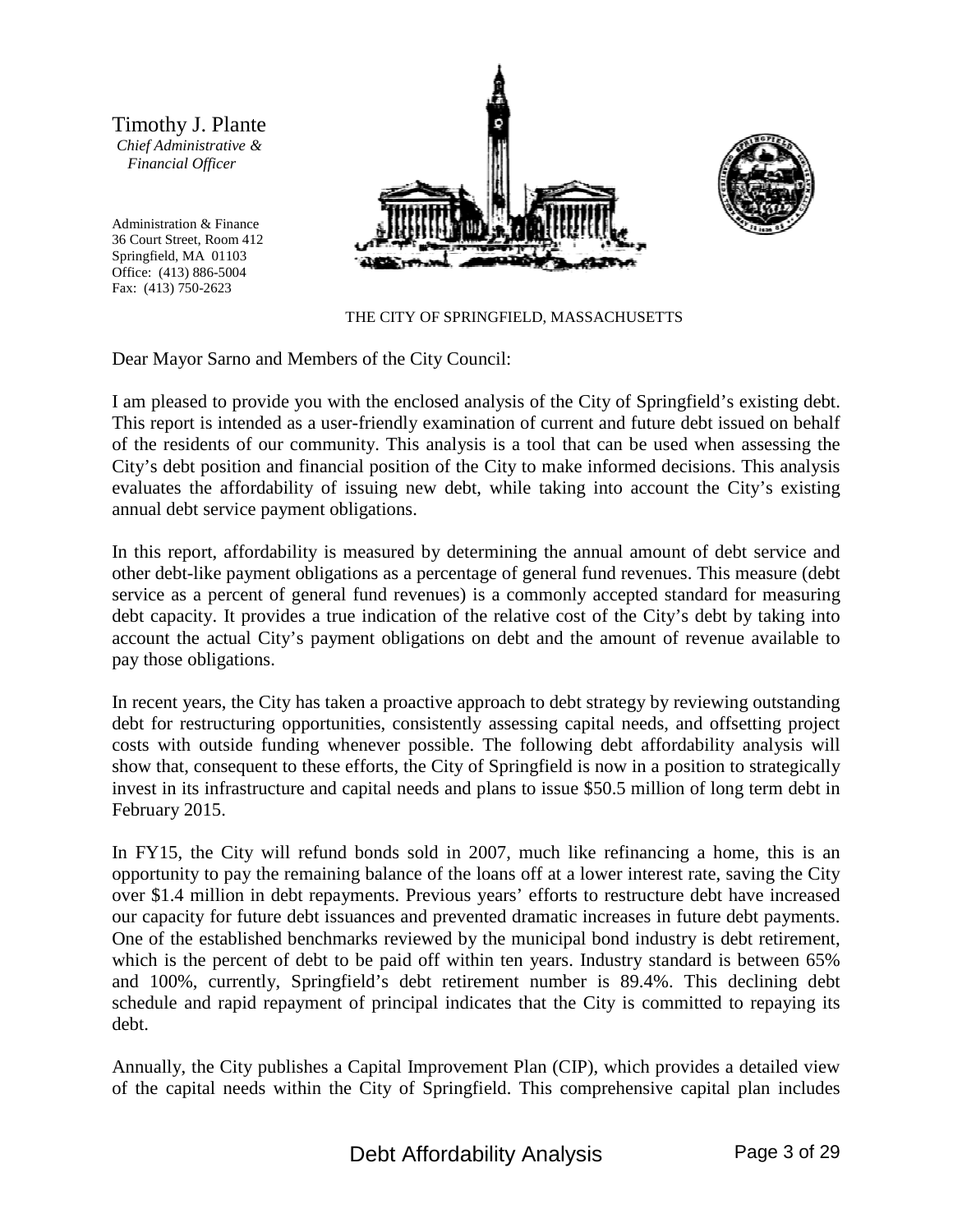roads, sidewalks, parks, land, buildings, equipment, fleet and other capital asset needs which will serve as a singular basis for capital funding decisions in future years. The Fiscal Year 2015-2019 Capital Improvement Plan (CIP) indicates there is over \$535.2 million in capital needs in the City. The Fiscal Year 2016-2020 Capital Improvement Plan process is underway.

Along with a strong debt strategy, the ability to tackle the City's capital needs comes by offsetting project costs with grant awards, as well as funding provided by state and federal agencies such as MSBA and FEMA. Strategic project planning and leveraging outside funds provides the City the opportunity to get the most bang for its buck. The February 2015 bond for \$50.5 million will drive projects totaling \$357 million dollars.

The City of Springfield has issued debt to finance investment in its capital infrastructure, specifically funds through the issuance of bonds and notes to fund the large majority of its capital investments. These investments were made for numerous purposes, including the construction and renovation of buildings and schools. In 2012, an amendment (Chapter 238 of the Acts of 2012) was passed that allows the Massachusetts School Building Authority (MSBA) to increase the maximum grant percentage established under section 10 of chapter 70B of the General Laws for projects that will replace or renovate a school that was damaged as a result of an emergency or disaster declared by the federal government between June 1, 2011 and August 1, 2012.

Following this amendment, the MSBA unanimously voted to fully fund the two schools which were affected by the June 1, 2011 tornado, Elias Brookings and Mary Dryden. MSBA raised its reimbursement levels from 80% to 100% and lifted all caps on the projects. To date, the City of Springfield has submitted \$33.4 million for reimbursement from MSBA for the Brookings (\$19.5 million) and Dryden (\$13.9 million) projects saving the City millions of dollars of debt capacity.

The City also took advantage of the MSBA's Accelerated Repair Program initiative. This innovative competitive grant program represents a unique opportunity for the City. The main goals of the Accelerated Repair Program are to improve learning environments for children and teachers, reduce energy usage and generate cost savings for the City. To date, the City has was invited to take part in this program and has repaired and/or replaced roofs in five schools, Springfield High School of Science & Technology, Margaret C. Ells School, South End Middle School, Chestnut Accelerated Middle School, and Springfield Public Day High School, and in FY15, will begin work on Kensington International School and John F. Kennedy Middle School. The collaboration between the City and MSBA results in high reimbursement levels, a major reason for the high percentage of school related debt.

The City has continued to pursue assistance from the Federal Emergency Management Agency (FEMA), Massachusetts Emergency Management Agency (MEMA), Federal Highway Administration (FHwA), Natural Resources Conservation Service (NRCS), and the Massachusetts School Building Authority (MSBA) for the costs related to the 2011 tornado and snow storm. Springfield has issued Bond Anticipation Notes (BANs) to address the Department of Revenue (DOR) requirement to extinguish the deficits; and we continue to seek reimbursement from these agencies. In the meantime, the City continues to monitor its cash flow and process timely payments.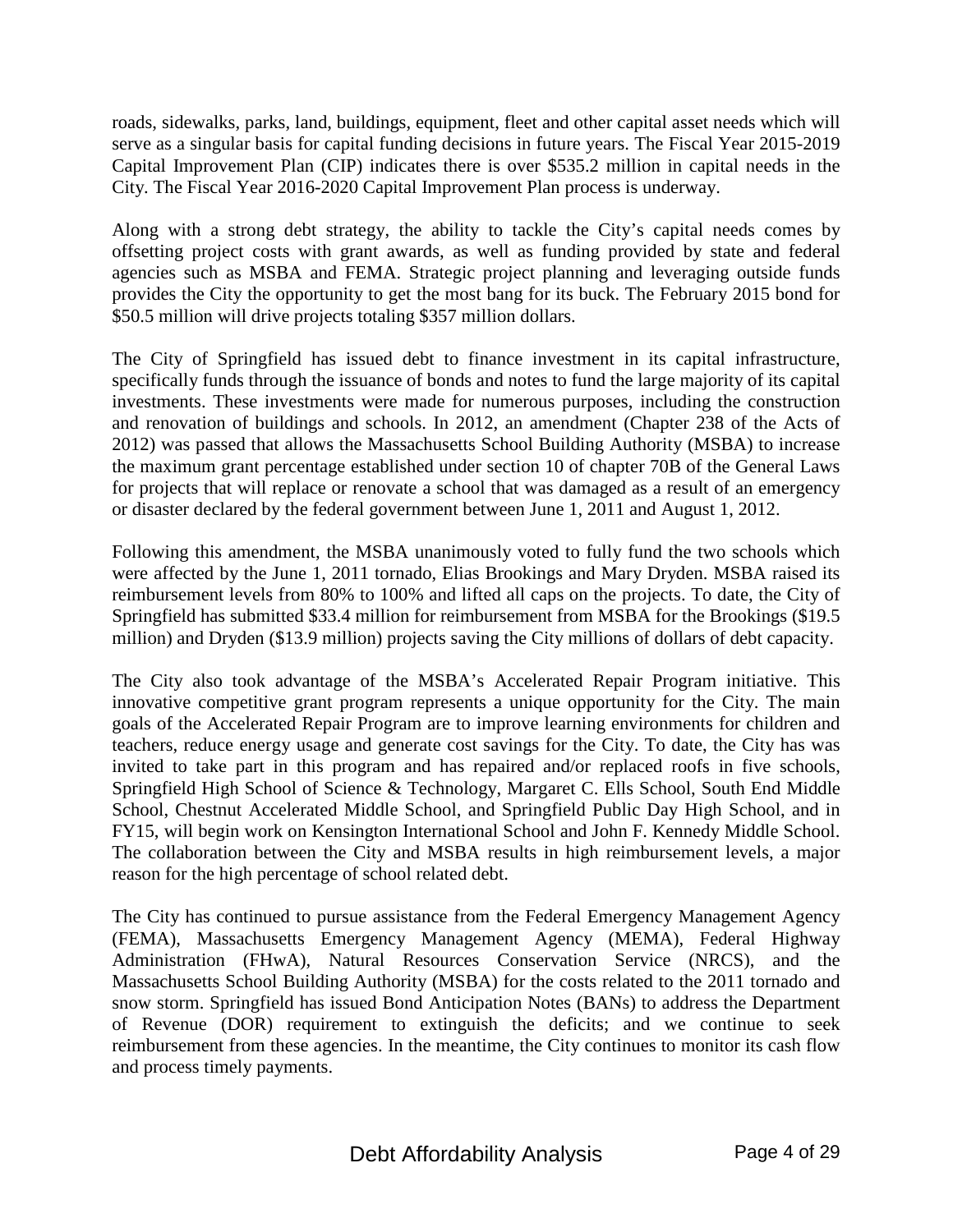In January 2014, Standard and Poor's gave the City of Springfield a double upgrade of its credit rating to 'AA-' from 'A'. In addition, the City received a reaffirmed credit rating of A2 with a stable outlook by Moody's in July 2013. The S&P rating continues to be the highest rating in the City's recorded history. This is a testament to how well the City has made it through the economic downturn and made appropriate decisions to keep the budget balanced. Moody's credited Springfield's stabilized financial position with "satisfactory reserve levels, as well as demonstrated ability to independently manage the city, following the disbanding of the city's control board in 2009".

I hope this analysis is helpful to you and would welcome the opportunity to provide any additional information that would be useful to you or the residents of our community.

Very truly yours,

Tinty Jets

Timothy J. Plante Chief Administrative and Financial Officer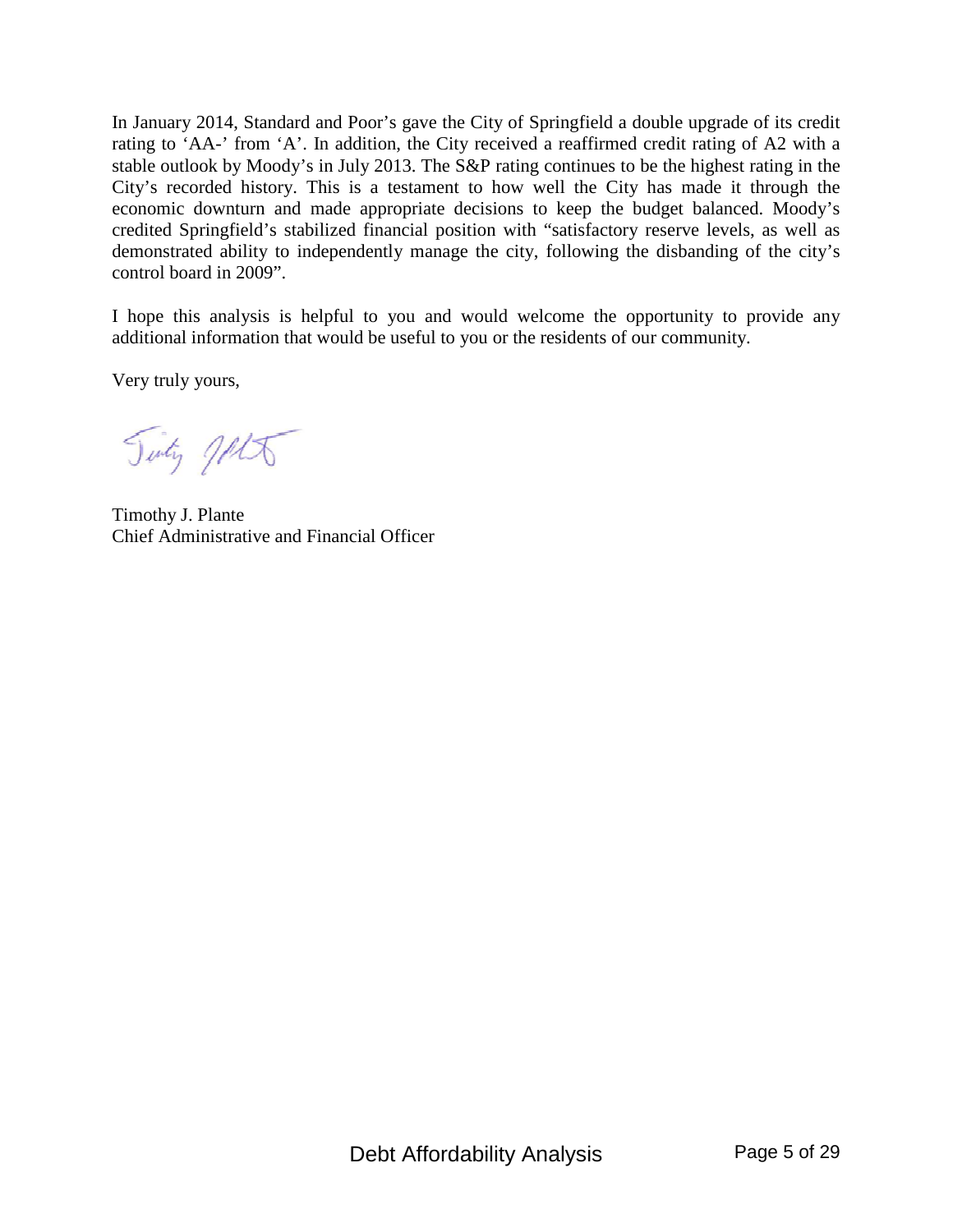## **Springfield Debt Overview**

Mandated by Chapter 468 of Acts and Resolves of 2008, the City of Springfield's Office of Management & Budget is required to provide a yearly review of the City's current outstanding debt. This review is designed to have two desired effects:

- 1. An outstanding debt analysis will show financial officials and citizens the current state of debt management.
- 2. Secondly, this analysis will show if the City of Springfield could afford more debt in either the current fiscal year or future years as debt service payments decline.

Currently, the City of Springfield has a total of \$255.5 million in outstanding total debt, including \$205.3 million in principal and \$50.2 million in interest. The total debt consists of issuances dating back to fiscal year 2001 up to the most recent debt refunding in 2012. This study will show that Springfield is currently within its debt capacity as mandated by the City's financial ordinances, Chapter 4.44.070, which states "General Fund debt service as a percentage of general fund revenues, net of debt exclusions – should not exceed eight percent (8%)".

| Debt Service as a % of General Fund Revenue |                              |               |                        |  |
|---------------------------------------------|------------------------------|---------------|------------------------|--|
| Source                                      |                              |               |                        |  |
| А                                           | 2014 Total Debt Service      | \$37,590,246  | <b>First Southwest</b> |  |
| B                                           | 2014 General Fund<br>Revenue | \$580,078,074 | Springfield            |  |
| A/B                                         | <b>Debt Capacity</b>         | 6.5%          |                        |  |

## **Analysis of City Debt**

The City's aggregate debt service totals \$255.5 million over thirteen years. Projects that make up this debt range from the small - \$150,000 for renovations to Marshall Roy Park in 2007, to the large - \$10.1 million for citywide ESCO (Energy Service Contracts, Phase I of III) projects for facility enhancements and improvements that maximize energy efficiency.

There are many different ways to examine the City's debt. This document first examines the policy issues associated with our debt – for what purpose was it issued, in what structure or manner was it issued – and then examines what this debt tells us about the finances of our community. The latter analysis relies on benchmarks established by Moody's Investors Service, Standard & Poor's and Fitch Ratings, the three large companies that evaluate and rate municipal debt. These benchmarks tell us what our ability is to repay our debt, highlights areas of further investigation and public discourse and will be used by rating agencies to rate our bonds. When Springfield wants to issue bonds, its bond rating reflects the amount of interest it has to pay an investor. The higher the bond rating, the lower the risk of default and the amount of risk the investor is taking. Lower risk means lower interest received by the investor and paid out by the City.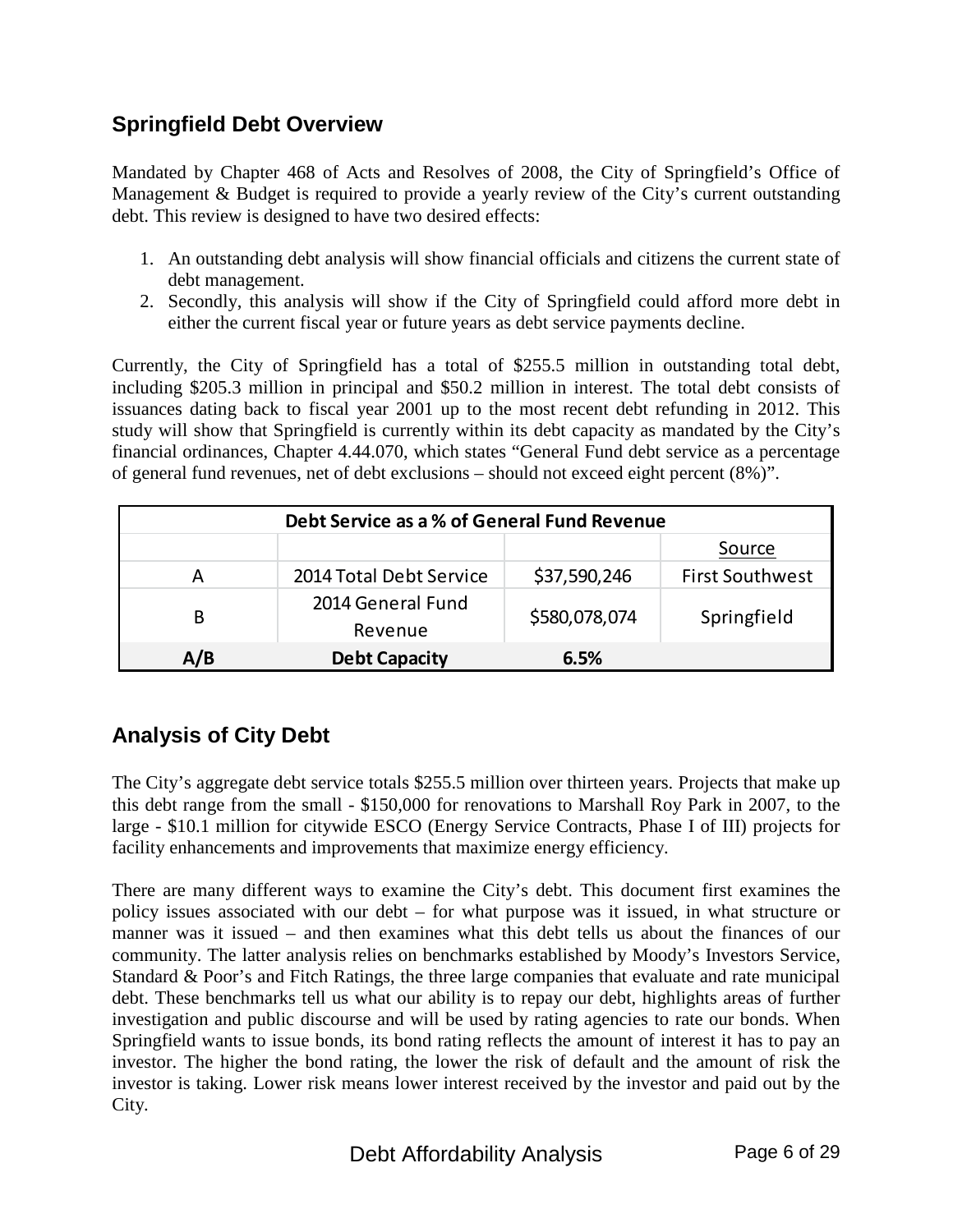#### **Annual Debt Service**

The City is legally obligated to pay the principal and interest associated with a bond issuance before all expenses including salary obligations. This annual payment is known as the *debt service payment*. Because of this mandated expense, the City must be cognizant of debt service payments when issuing new debt and whether or not the City has the ability to increase those payments.

Figure 1 shows the City's debt service repayment schedule as of June 30, 2014. In fiscal year 2010, the City took advantage of the Qualified School Construction Bond (QSCB) Act. This borrowing requires a "bullet" payment at the end of the seventeen year borrowing term. Each year, the City will invest the required payments for the bond in to a "sinking fund" and at the end of the term; the City will pay the principal and interest payments out of the sinking fund. This is the explanation for the large increase in payments in 2027.

In FY14, the City completed a debt refund saving over \$2 million in interest payments over the fifteen years of debt service. Currently, the City is looking to refund another \$53 million for a lower interest rate saving an additional \$1.4 million in payments. The current low interest rate environment has presented the City with other opportunities to refund some of its outstanding bonds for interest cost savings. Similar to the refinancing of a mortgage, savings is achieved by lowering interest costs. The savings is a result of being able to call in high interest rate debt and substitute it with lower interest rate debt. This refunding gives the City a larger debt capacity each year enabling more debt to be issued.

Finally, it should be noted that the City has entered in to a declining debt service payment schedule. Each year, prior bond issuances "fall off" our debt schedule, decreasing the City's annual long term debt service obligation. This means the City has bonding capacity for new capital improvement projects. In FY15, the City plans to take advantage of the declining debt schedule and bond for about \$61.7 million for new projects, including demolition, streets and sidewalk repairs, school improvements and city facility purchasing and improvements.



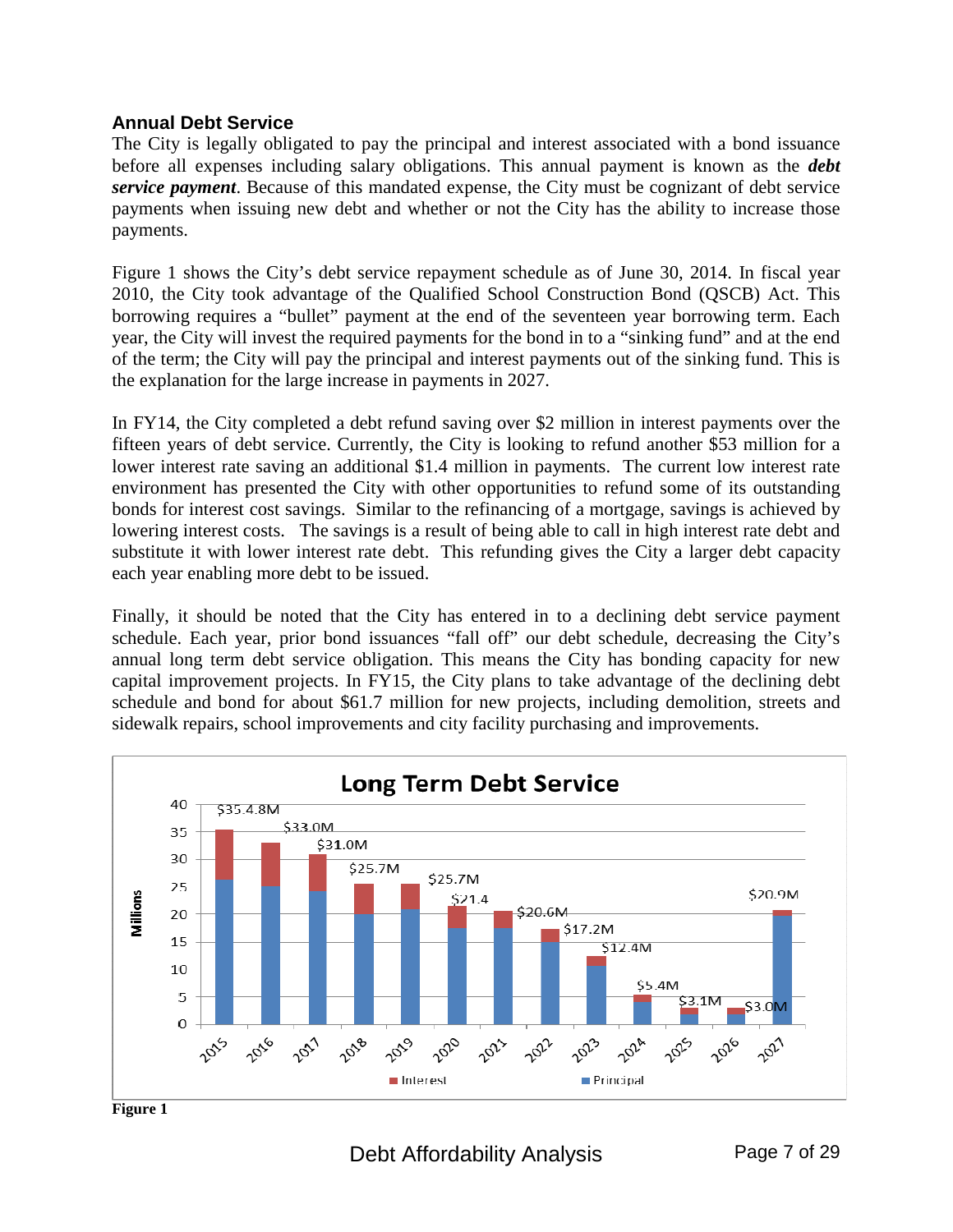#### **Purpose of Issuance**

Of the City's \$205.2 million (principal only) debt, \$133.7 million (65%), was issued to finance school projects and \$71.5 million (35%), was issued for all other municipal purposes. The category of "all other municipal purposes" includes roads, sidewalks, police, fire, recreation, general government, as well as senior and other social services.

A majority of the City's debt is dedicated for school facilities because of varying degrees of need ranging from repairs, to major renovations, and new school construction. Many construction projects for school buildings are eligible for partial reimbursement from the Massachusetts School Building Authority (MSBA). School Construction aid received from the School Building Authority Board, the predecessor to the MSBA, allowed the City to issue debt for school building projects at a lower cost to the City's general fund. The City will receive a total of \$62.1 million in reimbursements from the MSBA over the next eight years.

#### **Other Funding Sources**

The City took advantage of the Qualified School Construction Bonds (QSCB) program which was part of the Federal Government's economic recovery program. QSCB's allows local educational agencies or school systems to issue taxable bonds and use 100 percent of the proceeds for specified purposes which include renovations or construction of a school building. Through this method the investor receives 100 percent of the tax credit associated with this issuance. The City of Springfield issued over \$15 million in order to fund the Forest Park Middle School renovation project, as well as the renovation of two parochial schools for City use. These bonds have allowed the City to realize significant savings in borrowing the funds for these school projects. This borrowing requires a "bullet" payment at the end of the seventeen year borrowing term. Each year, the City will invest the required payments (\$776,910 annually) for the bond in to a "sinking fund" and at the end of the term; the City will pay the principal and interest payments out of the sinking fund. This bullet payment explains the large increase in debt payments in 2027. Otherwise, the City works to maintain a relatively smooth debt schedule as to not front or back load debt costs.

As mentioned, three projects were funded by the QSCB proceeds: the renovation of Forest Park Middle School, the renovation of two parochial schools for School Department use, and the renovation of the STEM Middle school. The largest of these projects is the renovation of the Forest Park Middle School. This project totaled \$43 million, with 90% funded by the MSBA and the remainder funded by the City. The school has been fully renovated and opened in September 2013.

The City's most recent issuance was in July 2013. This issuance rolled over notes that were originally issued to fund emergency appropriations for costs related to the City's 2011 tornado, and subsequent ice storm, totaling \$15.3 million. Short-term Bond Anticipation Notes (BANs) were issued for these projects largely to fund the remaining balance of the 2011 tornado and snowstorm emergencies. The tornado caused \$55.8 million in damages and the October snowstorm caused \$28.8 million for a combines emergency cost of \$84.6 million. After reimbursements from FEMA, FHwA, NRCS and MSBA the outstanding cost is roughly \$12.2 million. The City anticipates additional reimbursement from Federal and State agencies and therefore expects to issue long term bonds for only a portion of the amount. At least \$7 million in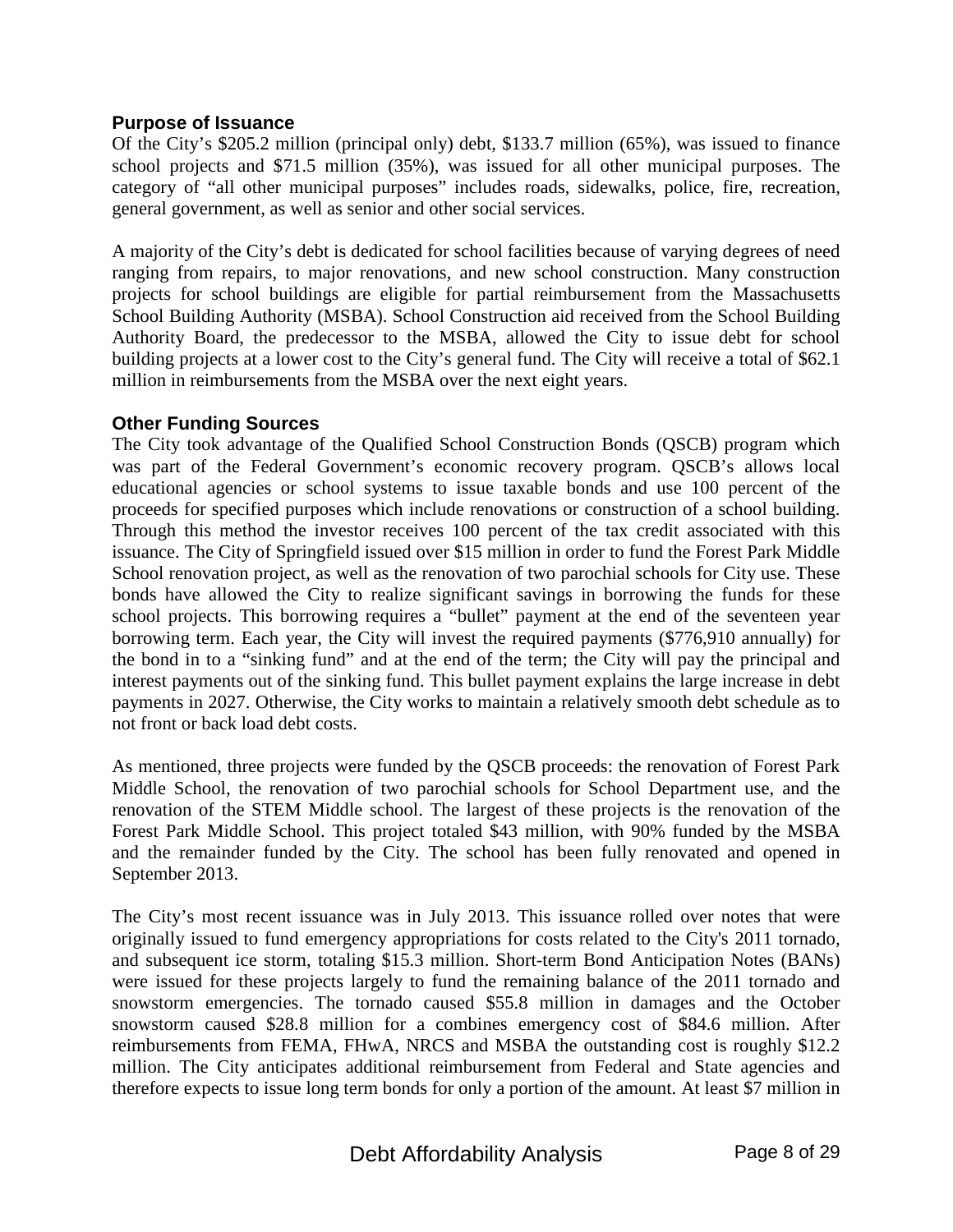reimbursement is expected from Federal and State agencies, and once those funds are appropriated, the City will issue bonds for the remaining balance. Most recently, the City received information that \$2.2 million from FHwA leaving a total expected reimbursement amount of \$4.8 million.

#### **Composition of Debt**

Debt can be issued for numerous purposes. Cities and towns deliver many services, from education and public safety, to transportation, recreation and social services. Each service has a different capital characteristic. Education, for example, requires the construction and maintenance of buildings in which to educate children. Education debt should therefore be heavily skewed toward building and facility debt. It is rare for the City to issue debt for nonfacility or grounds related projects for the School Department.

General government services, however, should have a much more diverse mix of facility and non-facility debt. For example, parks and recreational debt should include some building debt, but also substantial non-facility debt, including the renovation of fields, pools, and other projects. Public Safety debt would normally include a mix of facility and non-facility debt, with nonfacility debt being comprised mainly of vehicle, apparatus and equipment purchases.



**Figure 2** 

Examining non-facility debt, the City has begun to make substantial investments in parks, land purchases, the demolition of blight and condemned buildings, and road and sidewalk infrastructure. The City's CIP indicates there will need to be considerable future funding in those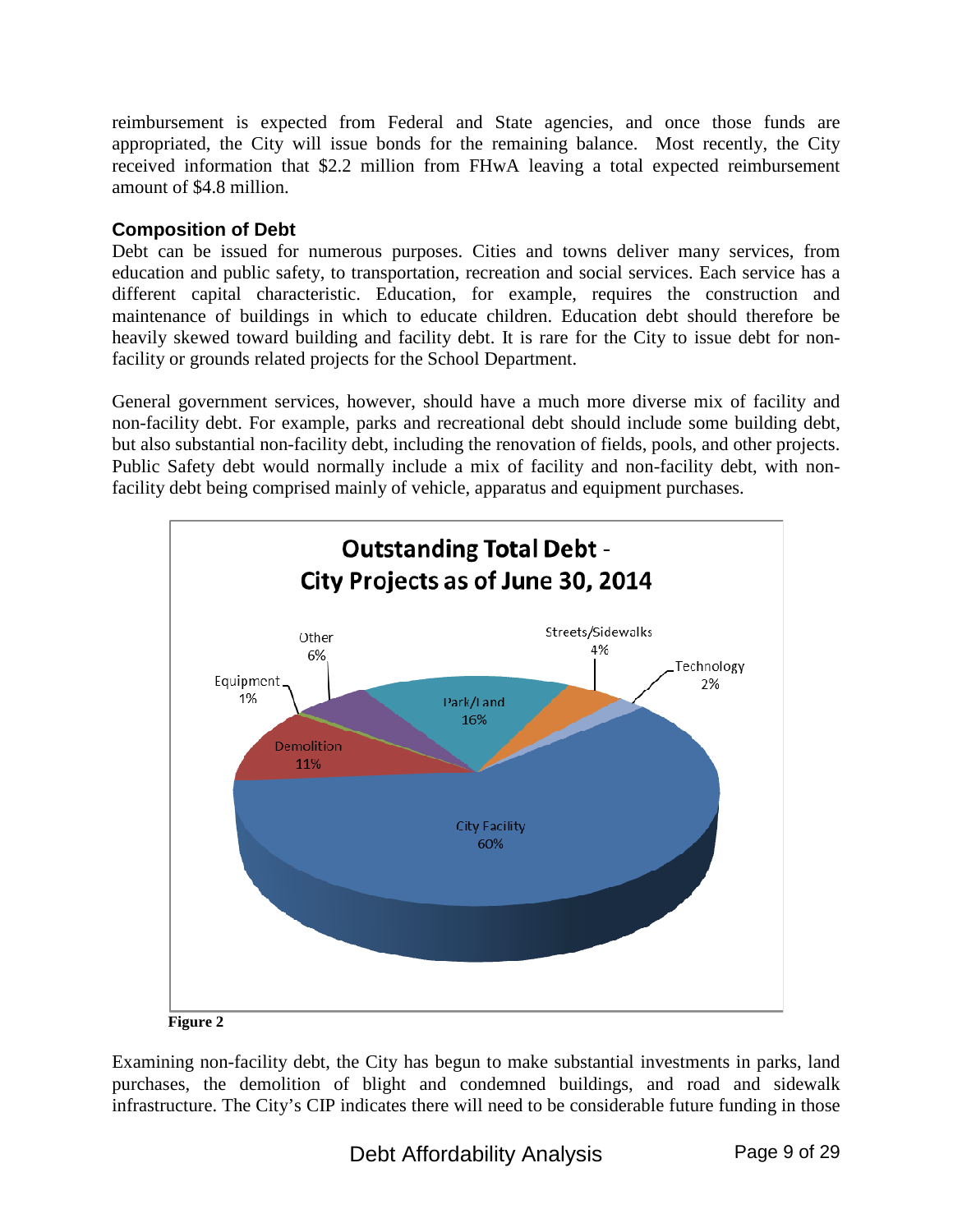areas. These projects should also weigh heavily in the economic development plan for the City as dictated by the City's executive leadership.

The City's has shown its ability to fund non-facility investment projects with the use of debt. As mentioned above, a declining debt schedule has allowed for increased bonding capacity for new capital improvement projects. In FY15, the City plans to bond for about \$50.5 million for new capital projects. This includes improvements to the Boston Road corridor, which is expected to generate a return on investment by attracting national chain stores to the neighborhood. In addition, funding will be used for the purpose of aiding the Springfield Redevelopment Authority in the implementation of the Union Station Redevelopment project. This type of clean up and improvement work is a driving force in economic development.

The FY15 bonds will also fund the second phase of the City's ESCO project, which includes improvements to increase energy efficiency within city and school facilities. This project will upgrade boilers and heating systems in twenty municipal buildings including thirteen schools, three libraries and four public safety buildings. Returns on investment on this project are best viewed environmentally. Annually, energy efficiencies due to the City's ESCO project improvements will yield the equivalent of 3.9 acres of forest preserved from deforestation, or 102.7 cars off the road for a year. And finally, the FY15 bonds also include additional school improvement projects, which will provide our students with a comfortable, technologically advanced environment in which to learn.

In Fiscal Year 2009, the City had instituted another source of funding for capital expenditures, which is known as "pay-as-you-go" capital. The City appropriates 1.5% of local source operating revenues to finance capital improvements via cash, in lieu of issuing debt, as required by the City's financial ordinances and policies (Ch. 4.44.050.) This source allows the City to reduce its overall borrowing costs by funding smaller routine projects through the operating budget and avoid interest payments associated with bonds. Over the last seven years, \$14.1 million has been appropriated for capital projects. With this source, the City has been able to fund emergency infrastructure repair, vehicle replacement schedules for Public Safety and Public Works departments, IT upgrades for software, security and servers, as well as park and building renovations.

#### **Net Debt Service**

As mentioned in the Purpose of Issuance section, the City of Springfield has a total outstanding debt portfolio (principal only) of \$205.3 million as of June 30, 2014. When interest is included, the total cost of this debt is \$255.5 million. However, this is not the actual amount that the City pays in debt service. The City receives reimbursement for certain debt funded projects which, when netted from the \$205.3 million, leaves a balance of \$180.8 million of liability (principal and interest). Figure 3 shows net debt service through 2027.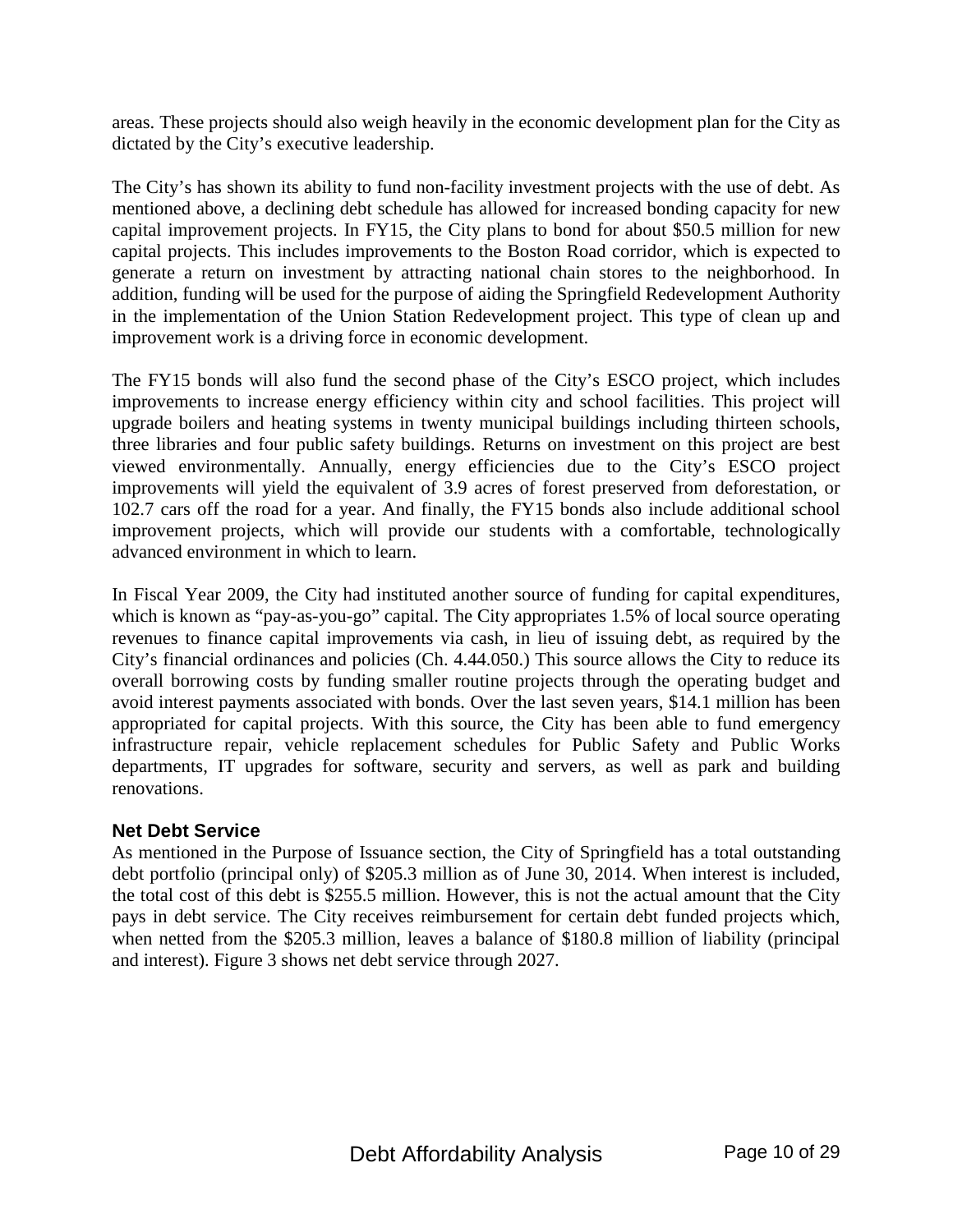

 **Figure 3** 

The following graph shows the schedule of MSBA reimbursements. The 2027 debt service payment represents the sinking fund payment of the QSCB as explained previously. This graph does not include reimbursements for tornado affected schools.



The City also receives a small reimbursement for past bond issuances for sewer construction and renovations. The total amount to be reimbursed in Fiscal Year 2014 is \$46,918. This is taken in as General Fund revenue. The Water and Sewer Commission assumed this debt when it was created. The Commission will continue to reimburse the City for this debt until 2015.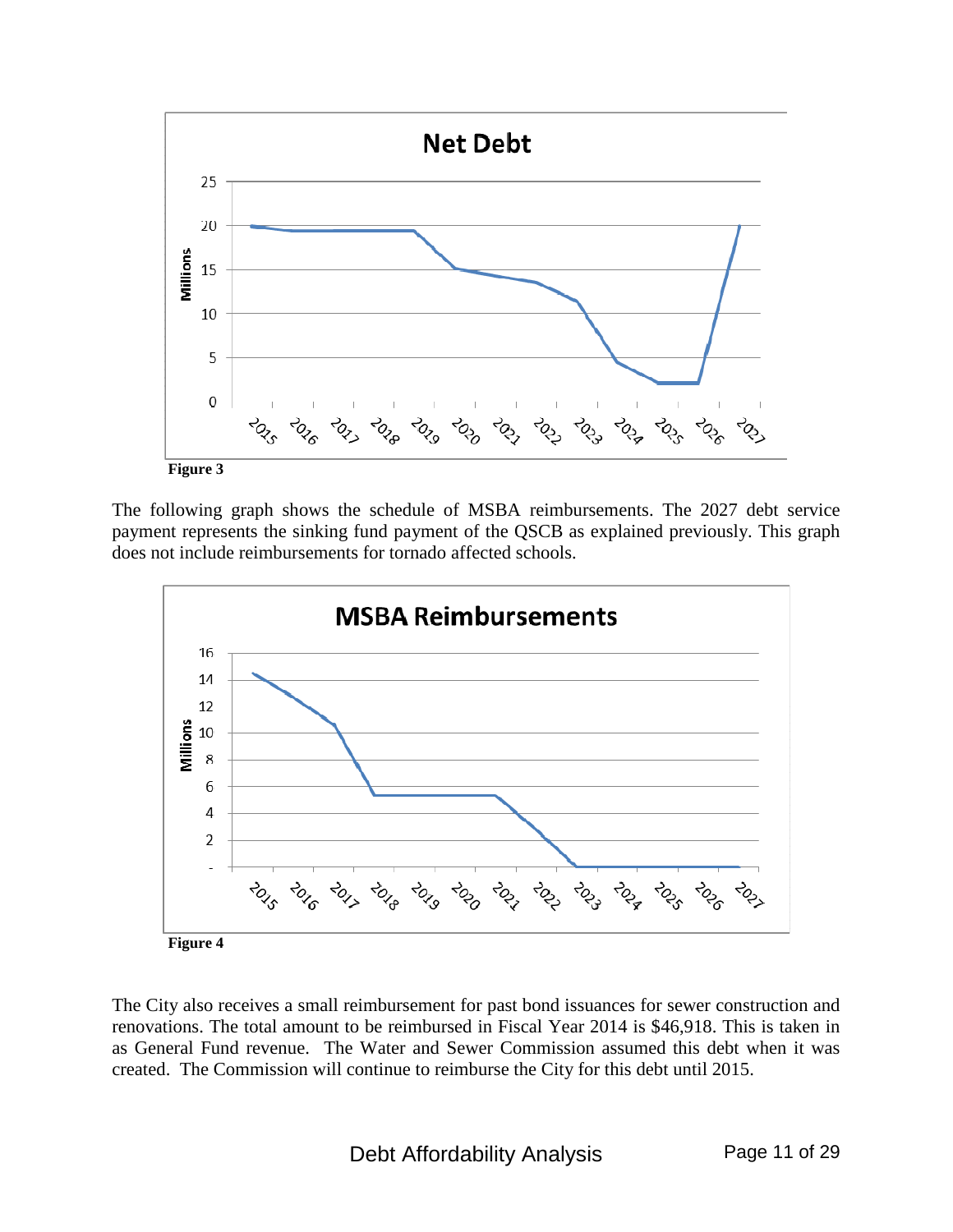### **Industry Benchmarks**

The municipal bond industry has established benchmarks that it uses to examine cities and towns across the nation. These benchmarks are intended to provide insight into a community's ability and willingness to repay the debt it issues and can be valuable tools for communities to evaluate their financial management. This analysis is intended to provide insight into our finances and our ability to support debt and public investment.

#### **What is included in this report and what is not?**

This ratio analysis looks at all debt that places a burden on our general government revenue stream, but it excludes enterprise fund debt that would be repaid through dedicated revenue. Currently the City has not issued debt on behalf of its single enterprise fund. For ratios that examine debt service, this analysis also nets from overall debt service the value of reimbursements we receive from the Commonwealth for school construction projects. This revenue is dedicated to the repayment of bonds and therefore reduces the overall cost of repaying our debt.

This report assumes normal operations for the City of Springfield. A "worst case scenario" analysis could be conducted that would assume the Commonwealth stops making school building assistance payments. (This measure is appropriate when the City establishes its reserve funds, as these funds are established to address such emergencies.) The City's debt study, however, should examine debt under normal operating conditions. The following measurements have been performed for this analysis:

| <b>Measure</b>                                   | <b>Industry Standard</b> |            | Springfield - FY14 Springfield - FY15 |
|--------------------------------------------------|--------------------------|------------|---------------------------------------|
| Debt Service as a % of General Fund Expenditures | 0%-8%                    | 6.8%       | 6.5%                                  |
| % of Principal Retired in Ten Years              | 65%-100%                 | 88.9%      | 89.4%                                 |
| Debt as a Percentage of EQV                      | 0%-5%                    | 3.2%       | 2.9%                                  |
| Total Debt as a % of Total Personal Income       | $0\% - 7\%$              | 8.2%       | 7.4%                                  |
| Net Debt Per Capita                              | \$0-\$1000               | \$1,524.37 | \$1,176.42                            |
| Undesignated Fund Balance as a % of Revenues     | 10% or greater           | 8.5%       | 10.4%                                 |
| General Fund Balance as a % of Revenues          | 15% or greater           | 15.8%      | 16.9%                                 |
| Taxpayer Concentration % of Property Value Held  | 0%-15%                   |            | 9.6%                                  |
| by Top Ten Taxpayers                             |                          | 9.9%       |                                       |
| Overall Net Debt as a % of Full Value            | $1.5% - 5%$              | 2.8%       | 2.6%                                  |

**Figure 5** 

#### **Debt Service as a Percentage of General Fund Expenditures**

The metric used for this benchmark measures the City's ability to finance debt within its current budget, similar to the measurement of household income dedicated to mortgage payments. This is the most immediate measure of ability to pay; however, it only examines the ability to pay for debt within a community's existing budget. Cities and towns that have excess levy capacity – communities that do not tax to the maximum of their Proposition 2  $\frac{1}{2}$  limitation – would have greater ability to pay for debt than this measure suggests because they have additional taxing capacity which they have not accessed.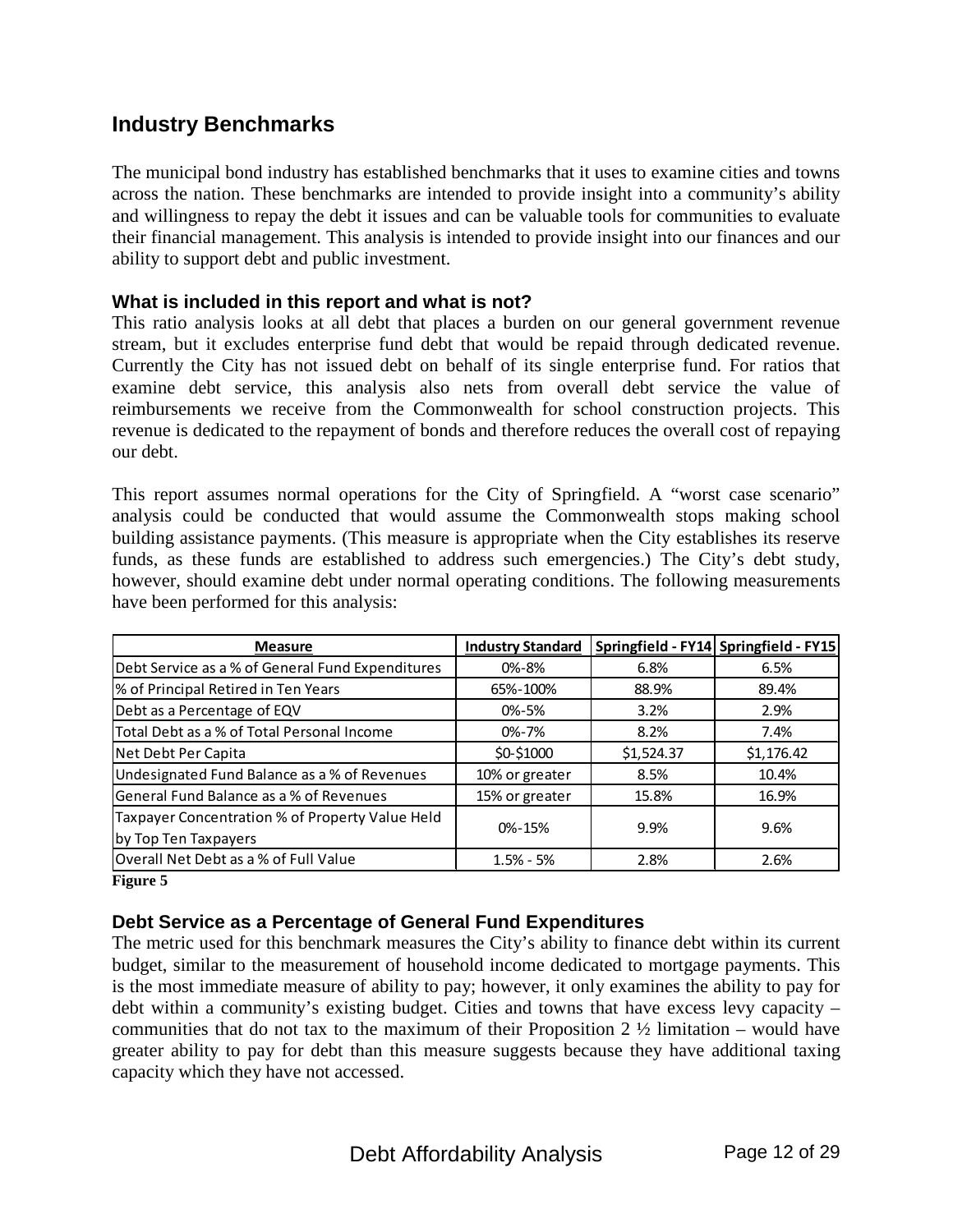The City's measure of debt service as a percentage of General Fund expenditures is strong, with 6.5% of the Fiscal Year 2015 budget dedicated to debt service. This is down from Fiscal Years 2013 and 2014 due to decrease in total debt service and increase in the City's general fund revenue. The City is required to annually fund a capital reserve at least one and one half percent of property taxes from the prior fiscal year (Ch, 4.44.060). Many cities and towns with similar traits to Springfield have higher ratios of debt service to general fund expenditures. Springfield should continue to maintain this ratio at a similar level in the future to ensure large debt service payments are not unfairly placed on the City's budget in the future.

The City's relatively low ratio of debt service to general fund expenditures provides more budgetary flexibility to address financial problems that may arise. Debt payments are not discretionary. Courts have ruled that these payments must be made even before salary payments for employees. Communities with high levels of debt service relative to operating expenditures have a larger portion of their budget dedicated to payments that must be made regardless of the community's financial situation. The City restructured its debt service payments in order to have declining payments in future years. This not only makes the debt service more affordable but also allows the City to layer more debt in future fiscal years. Having a lower ratio means less money is dedicated to debt service, which means more flexibility exists within the operating budget.



**Figure 6**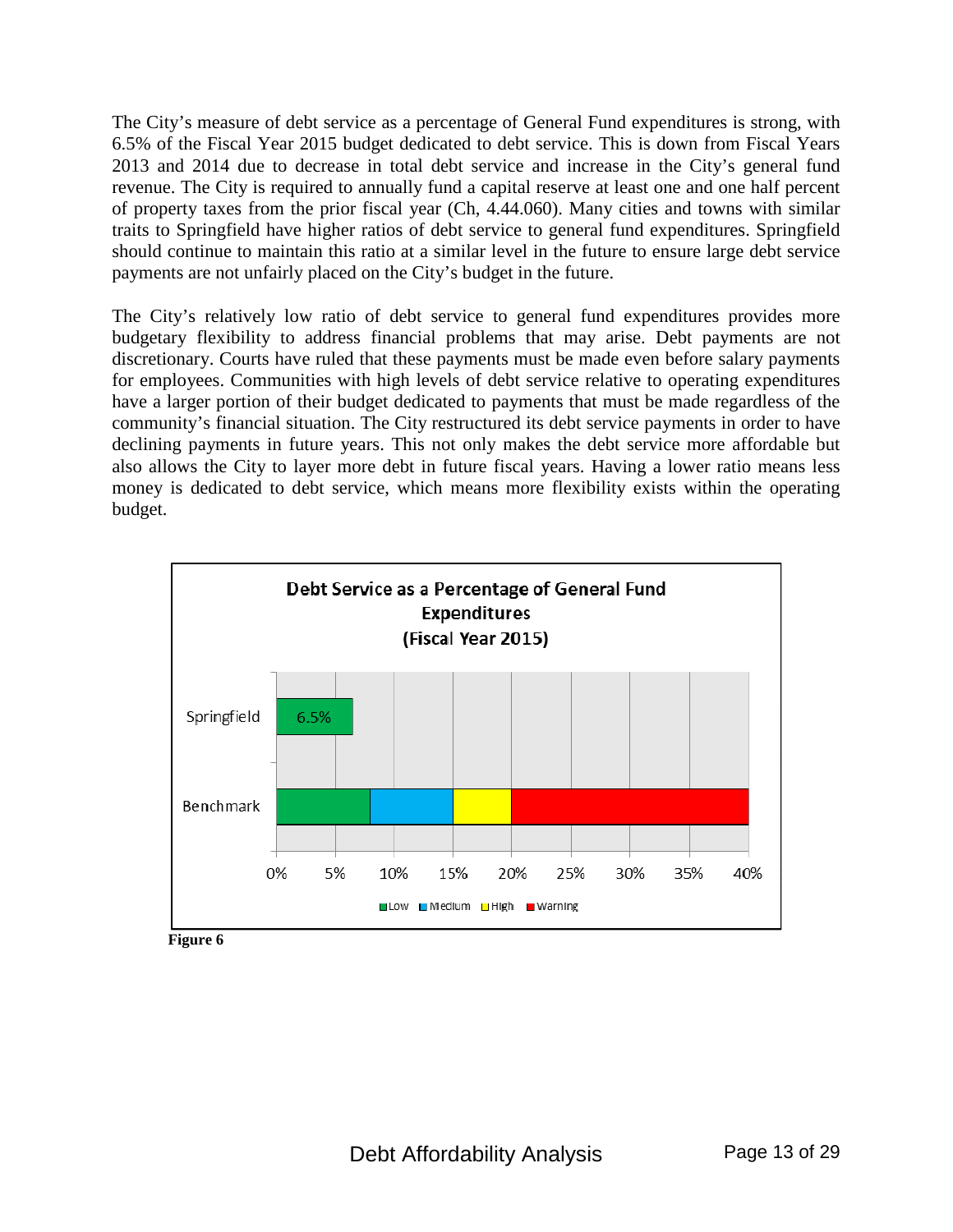| Debt Service as a % of General Fund Expenditures |                                                   |               |                        |
|--------------------------------------------------|---------------------------------------------------|---------------|------------------------|
|                                                  |                                                   |               | Source                 |
| А                                                | 2015 Total Debt Service                           | \$37,590,246  | <b>First Southwest</b> |
| B                                                | 2015 Budgeted General<br><b>Fund Expenditures</b> | \$581,922,838 | Springfield            |
| A/B                                              | <b>Debt Capacity</b>                              | 6.5%          |                        |

**Figure 7** 

#### **Debt Retirement: Percent Retired within Ten Years**

The speed with which a community retires its debt indicates a number of important factors. Included in these are:

- Willingness to repay debt: rapid repayment of principal indicates that a community is committed to repaying its debt. This "willingness to pay" is measured in a number of ways and is particularly important to those who lend money to others, as it provides them some proof of the borrower's intention to repay the money it borrowed.
- Ability to repay debt: rapid repayment of principal indicates that a city or town has the financial resources necessary to repay debt quickly. This demonstrates a level of financial stability; communities that are experiencing financial difficulty are unlikely to repay their debt in an accelerated manner.
- Prevention of future problems: rapid debt retirement ensures that a community is not "back loading" its debt, as the City once did, locking itself into debt repayments that are affordable now but that will grow as time passes. Back loading is a sign of poor financial management – either overspending is intentional or managers are unable to make the difficult immediate-term decisions to balance the budget using a more appropriate debt financing structure.

The percentage of debt retired within ten years is particularly important in determining the timing of debt repayment – the "back-loading" issue described above. Back-loading occurs when the cost of debt is pushed off into the future, reducing current year payments while increasing future ones. Back loading increases the cost of debt in the long term and can be a destabilizing financial factor when debt service requirements increase in future years. This means the City would need to reduce expenditures or programs, or increase taxes or other revenues to make the debt service payment. Prior to 2005, the City back-loaded debt issuances causing major spikes in its debt service payments in future years. This was accompanied through "front-loading" debt and making a number of other modifications to the City's debt structure.

Failure to invest in maintenance and capital investment, otherwise known as deferred maintenance, can be considered a form of debt back-loading because capital needs must be addressed at some point; delay in maintenance or investment only delays the financing of these improvements, increases the likelihood that capital will fail *en masse*, forcing unaffordable costs onto future taxpayers. Delaying capital investment also tends to make projects more expensive because costs tend to increase over time.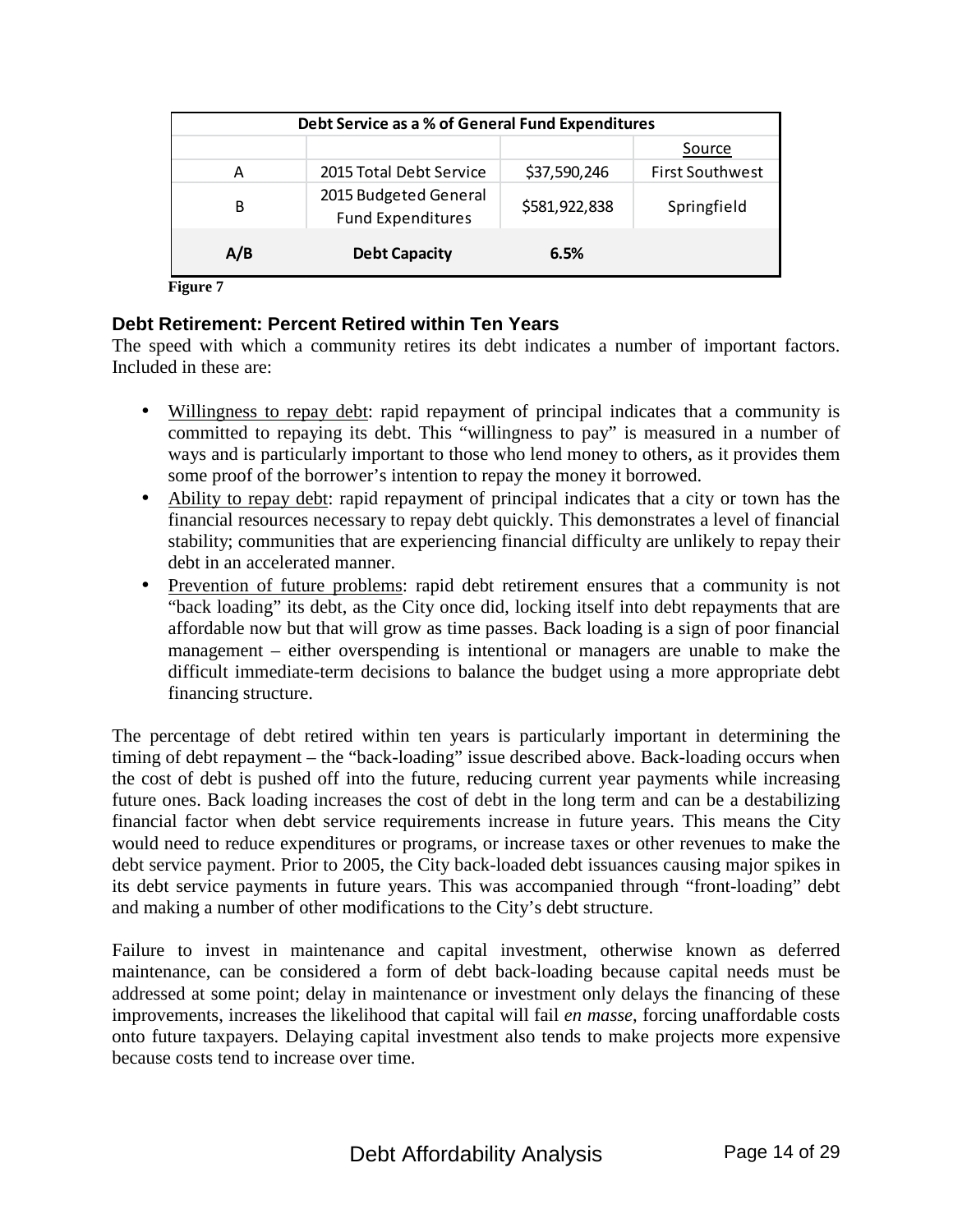

**Figure 8** 

| <b>Percent of Principal Retired in 10 Years</b> |                                                           |               |                        |
|-------------------------------------------------|-----------------------------------------------------------|---------------|------------------------|
|                                                 |                                                           |               | Source                 |
| А                                               | Total Debt Retired in 10<br>Years                         | \$228,409,357 | <b>First Southwest</b> |
| B                                               | <b>Total Outstanding Debt</b><br>Service                  | \$255,524,977 | <b>First Southwest</b> |
| A/B                                             | <b>Percent of Principal</b><br><b>Retired in 10 Years</b> | 89.4%         |                        |
| Б'ание О                                        |                                                           |               |                        |

**Figure 9**

The City currently has an aggressive debt retirement schedule. On average, 88.4% of the principal borrowed by the City is repaid within ten years as the remainder will be retired within fourteen years, as shown in Figures 8 and 9. This places the City well within the "excellent" ranking established by bond rating agencies (65% and above). Because of this schedule, the City will be able to borrow additional money to continue investing in its facilities, infrastructure, and other capital projects.

The City's overall debt retirement ranking indicates a strong willingness to repay debt. Examining this ratio in conjunction with the City's overall debt schedule below indicates that the City has not back loaded debt; the City's overall debt structure is prudent and well within the industry benchmarks.

#### **Debt as a Percentage of Full Property Value (EQV)**

Debt as a percentage of full property value (known in government finance circles as "equalized value," or EQV) measures the ability of a community's property tax base to support borrowing. The majority of revenue in most communities comes from property taxation, so this ratio examines a community's debt relative to its main revenue source. However, in Springfield, 62%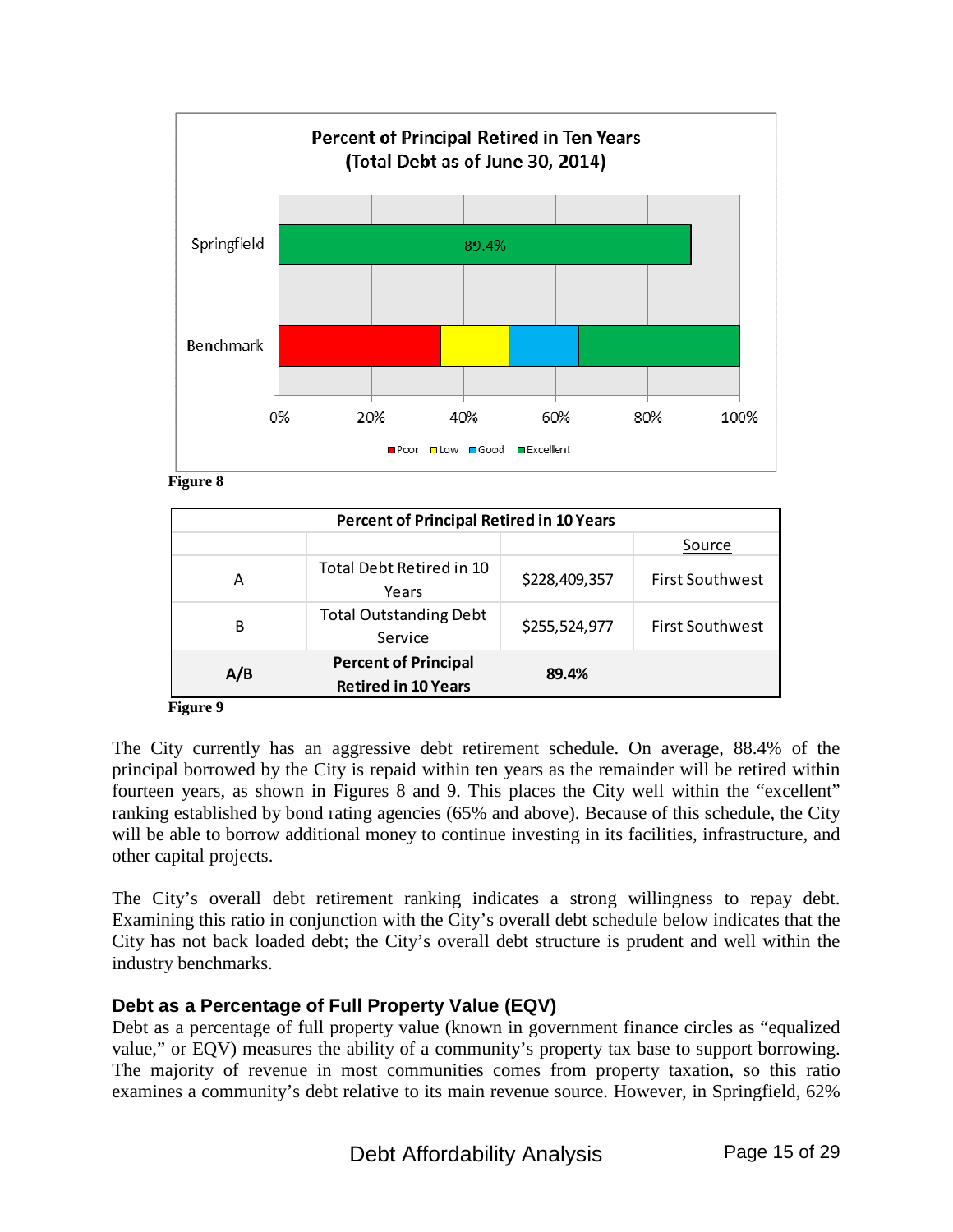of revenue comes from state aid while 38% comes from local revenue. In essence, this ratio looks at one of Springfield's major sources of revenue to determine if outstanding debt would place too large a burden on it.

This measure is helpful but not deeply informative because it looks at total outstanding debt, not debt service. Examining debt as a ratio of full property value does not say much about the affordability of that debt. A small amount of debt issued at a high rate of interest can be more expensive than a larger amount of debt issued at a lower interest rate. Further, in Massachusetts communities are limited in their ability to access their property tax base by Proposition 2 ½. This measure is a helpful benchmark to compare communities to one another but is not an absolute measure of debt affordability because of these issues.

Mass. Gen. Laws ch. 44, § 10 dictates the City's debt limit be no more than 5% of equalized value. The City's ratio of debt to property value is 2.8% which is considered "medium" by rating agencies. As indicated above, this medium measure does not directly relate to the City's ability to pay for this debt; this ratio does not take into account debt structure (how much money is due at what point in time for each issuance) or timing of payments, nor does it consider the City's ability to access property values due to Proposition 2 ½.



**Figure 10** 

| Debt Service as a Percentage of EQV                          |                                              |                 |                        |
|--------------------------------------------------------------|----------------------------------------------|-----------------|------------------------|
|                                                              |                                              |                 | Source                 |
| Α                                                            | <b>Total Outstanding Debt</b><br>(Principal) | \$205,296,046   | <b>First Southwest</b> |
| B                                                            | 2014 EQV                                     | \$7,077,664,000 | <b>DOR</b>             |
| Debt Service as a<br>A/B<br>2.9%<br><b>Percentage of EQV</b> |                                              |                 |                        |

**Figure 11**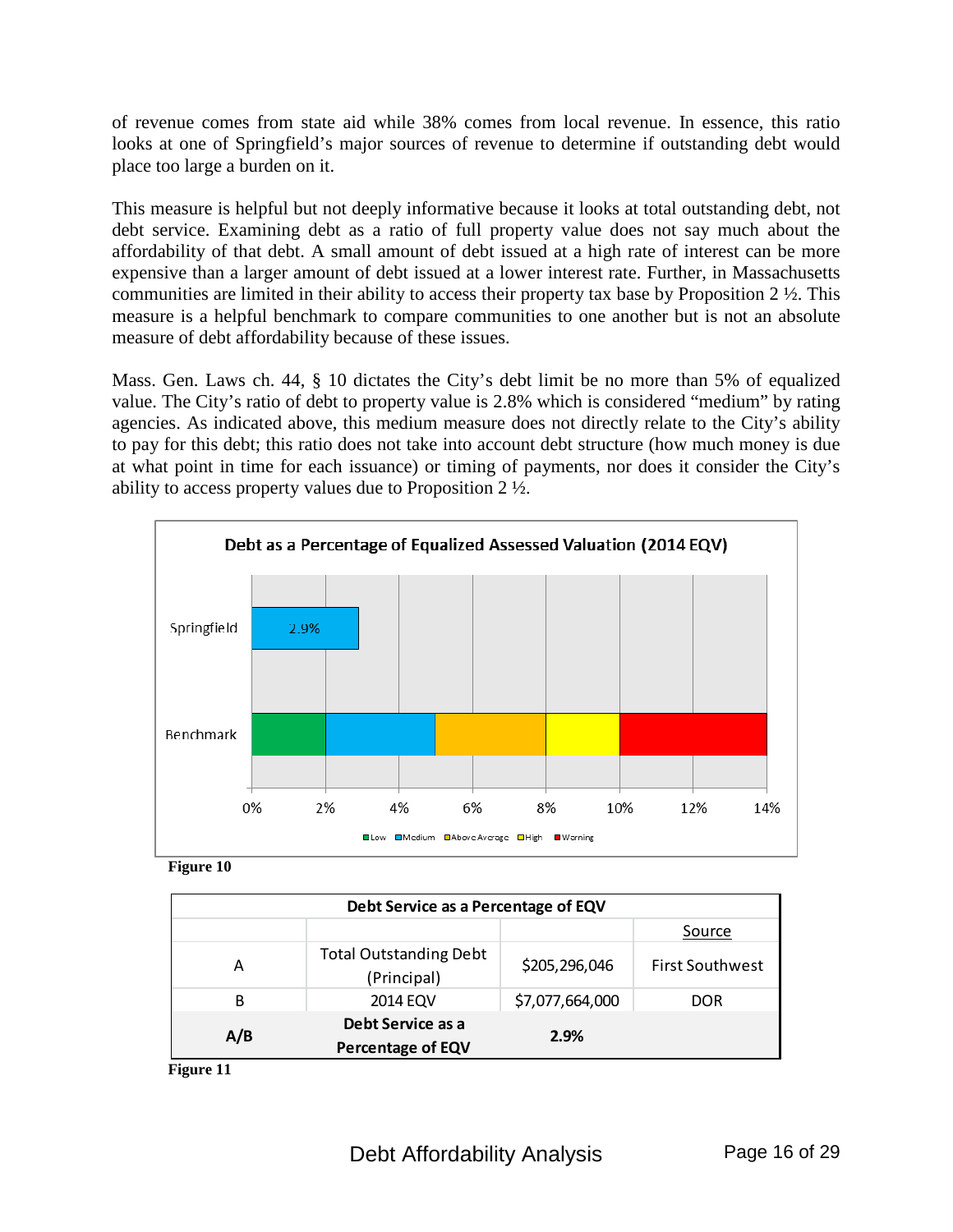#### **Debt as a Percentage of Total Personal Income**

Like the ratio of debt to property value, the ratio of debt to personal income is a measure of affordability of the debt issued by a community. While property values provide the base that supports property taxation, it is personal income that allows people to buy goods and services, make investments, and pay their taxes. Debt as a percentage of total personal income tells us how affordable debt is based on the income characteristics of a city or town.



**Figure 12** 

| Total Outstanding Debt Per Capita as a Pecentage of<br><b>Total Personal Income Per Capita</b> |                                                                                                      |         |                                           |
|------------------------------------------------------------------------------------------------|------------------------------------------------------------------------------------------------------|---------|-------------------------------------------|
|                                                                                                |                                                                                                      |         | Source                                    |
| A                                                                                              | <b>Total Outstanding Debt</b><br>Per Capita                                                          | \$1,336 | <b>US Census &amp; First</b><br>Southwest |
| B                                                                                              | 2013 Per Capita Income                                                                               | 18,016  | <b>US Census</b>                          |
| A/B                                                                                            | <b>Total Outstanding Debt</b><br>Per Capita as a Pecentage<br>of Total Personal Income<br>Per Capita | 7.4%    |                                           |

**Figure 13** 

Springfield's ratio of debt to personal income is considered "above average" by credit rating agency standards. This means that the City's debt can be considered a large share of a resident's income. Like the prior measure, however, this does not examine the cost of the debt, but focuses on the amount of debt issued. In other words, this measure does not take in to account the net debt service or timing of debt payments. When net debt is factored, the percentage of Total Personal Income decreases to 6.5%.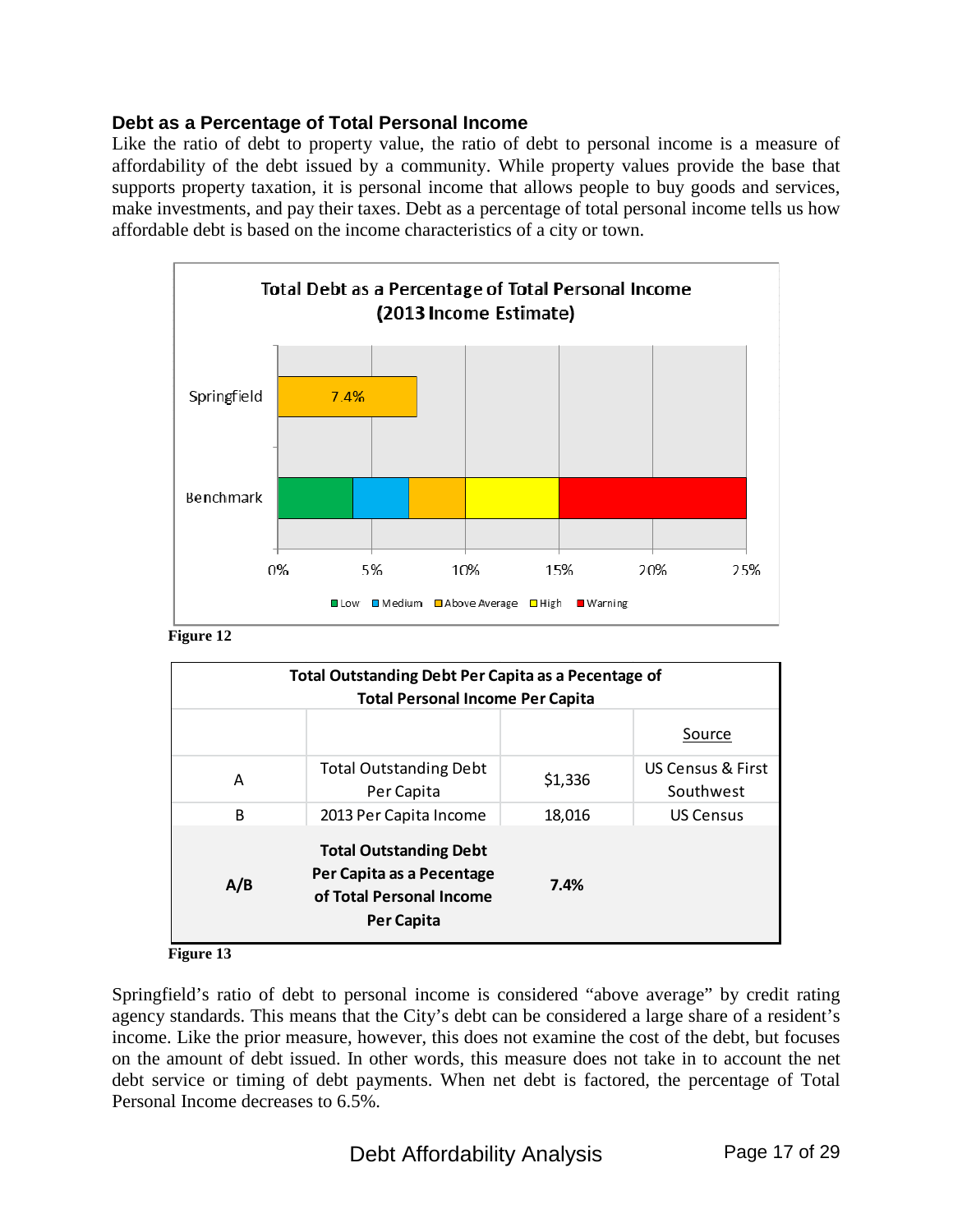There are two important factors to consider when examining this ratio. The first, as described above, is that the City has entered into an aggressive debt retirement schedule that does not inappropriately delay debt payments. Another aspect to consider is that the City receives school and other reimbursements, decreasing the cost of the debt and the effective debt to personal income ratio. In 2015, the City of Springfield will receive \$12.7 million in MSBA grants with an average of \$6.8 million in each of the next eight years. Since this ratio only looks at "total debt," this subsidy is not considered.

The ratio of debt to personal income appears to be less favorable than that of debt to total property value, which indicates a disparity between home values and income. This variance is caused by higher commercial and industrial property values that are included in the debt to total property value but not in the debt to personal income ratio. The City would not be able to provide the level of services and investment in infrastructure without business property tax revenue. This disparity highlights the need for economic development to be a top priority of the City.

#### **Debt per Capita**

Debt per capita examines the amount of debt the City has issued per person in the community. This is not intended to be a literal measure because debt is not issued to benefit individuals, but rather the community as a whole. This measure provides a sense of the cost of the capital investments in a community and, at its most extreme, how much money would be required from each resident to repay the community's debt if for some reason immediate repayment was required.

Debt per capita can be a useful measure when examining similar communities – by and large, comparable communities should issue similar amounts of debt for various capital purposes. Even similar sized communities have significant differences about them, however, so this measure should not be examined in absolute terms, but rather in the context of the unique requirements and challenges facing each community. It should also be viewed in light of Proposition 2 ½ which limits a community's ability to access its property tax base; Proposition  $2 \frac{1}{2}$  can force communities to issue debt for smaller projects that communities in other states would pay for in cash.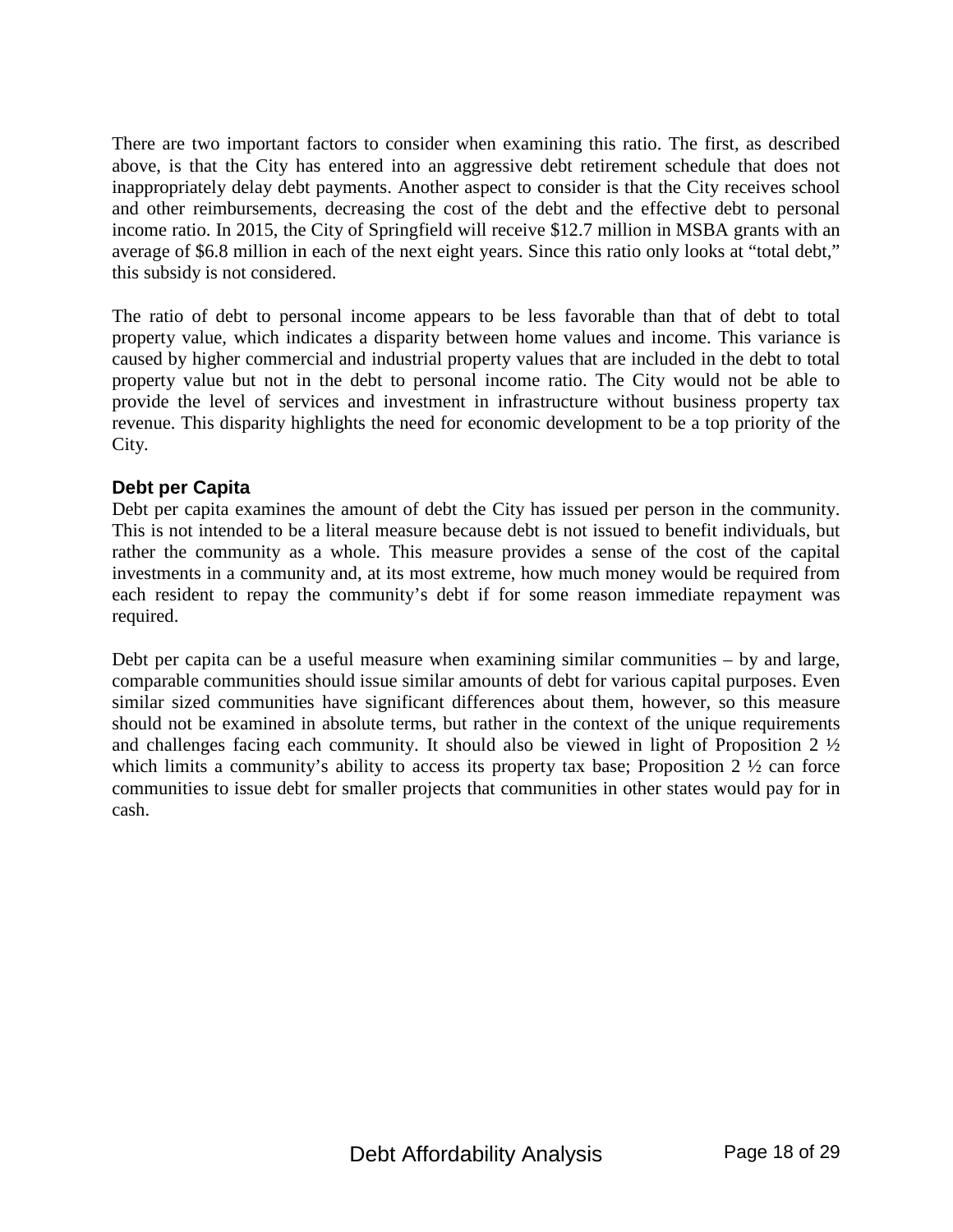



| <b>Total Outstanding Debt Per Capita</b> |                                                    |               |                        |
|------------------------------------------|----------------------------------------------------|---------------|------------------------|
|                                          |                                                    |               | Source                 |
| А                                        | <b>Total Outstanding Debt</b><br>(Principal)       | \$205,296,046 | <b>First Southwest</b> |
| B                                        | 2013 Population Estimate                           | 153,703       | <b>US Census</b>       |
| A/B                                      | <b>Total Outstanding Debt</b><br><b>Per Capita</b> | \$1,335.67    |                        |

**Figure 15** 

The City's level of debt per capita is considered moderate by rating agencies. This measurement is not completely unexpected as the City has a large number of aging facilities (particularly schools) and infrastructure. The City is currently performing large school reconstruction projects, as well as, the replacement of schools and other facilities. Because of the major capital needs and significant backlog of deferred maintenance related to the City's decade long financial issues, it will be difficult for the City to lower the debt per capita measurement. To address this, the City of Springfield restructured its debt repayment schedule between 2007, 2009 and 2012 in order to support future investment in capital infrastructure.

In terms of net debt at \$180.8 million, the debt per capita decreases to \$1,176. This could be considered a more accurate metric as this amount explains how much actual debt per person after reimbursements from issuances.

### **Overall Net Debt as a percentage of Full Value**

Overall Net Debt as a percentage of full value or sometimes referred to as the "Debt Burden" of the community, measures the value of a city's debt compared to the value of a city's assessed real property. In a municipal bond issue, a ratio measuring the value of the municipality's net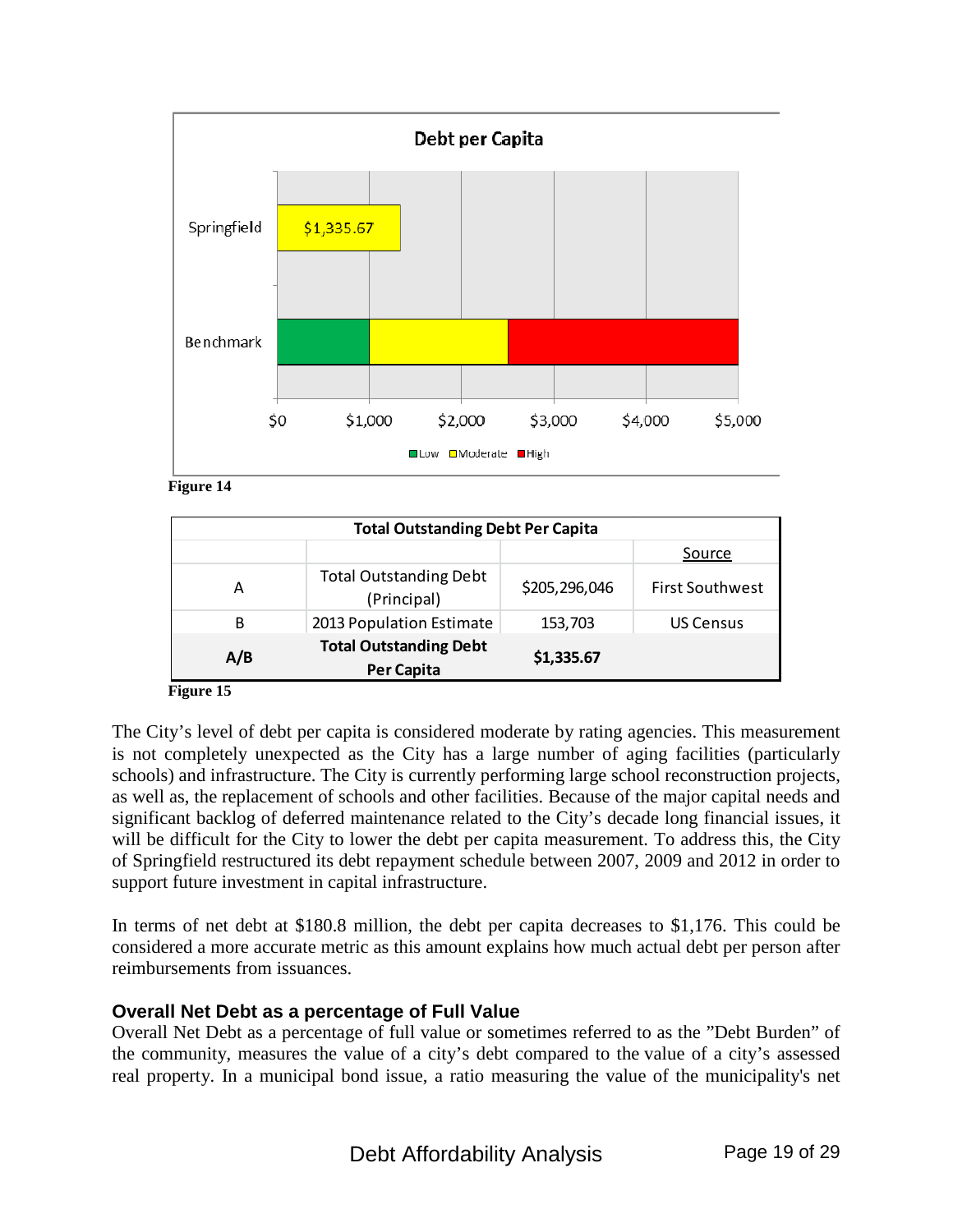debt compared to the specified value of the real property being purchased as assessed for tax purposes.



**Figure 16** 

| Overall Net Debt as a percentage of Full Value |                                                          |               |                        |
|------------------------------------------------|----------------------------------------------------------|---------------|------------------------|
|                                                |                                                          |               | Source                 |
| А                                              | <b>Total Outstanding Net</b><br>Debt                     | 180,819,202   | <b>First Southwest</b> |
| B                                              | 2014 EQV                                                 | 7,077,664,000 | DOR.                   |
| A/B                                            | <b>Overall Net Debt as a</b><br>percentage of Full Value | 2.6%          |                        |

**Figure 17** 

This is one of the factors which determine the quality of a municipal bond issue. The lower the City's debt is relative to the assessed value of its property, the less risky its bonds are deemed to be. Ultimately, the more leveraged a tax base is, the more difficult it is to afford additional debt. Debt burdens that range from 3-4% tend to be viewed as average. The City's level of debt burden is of 2.6% which is considered low by most rating agencies.

## **Conclusion**

Since Fiscal Year 2005 continuing through present day, the City of Springfield has strengthened its financial position by not only instituting clear and strict financial policies but also passing responsible budgets and a comprehensive five-year capital investment plan within the fiscal constraints illustrated in the debt affordability analysis. The City has paid particular attention to the debt policies that allow the City to borrow for specific projects and pay off the debt in a timely manner.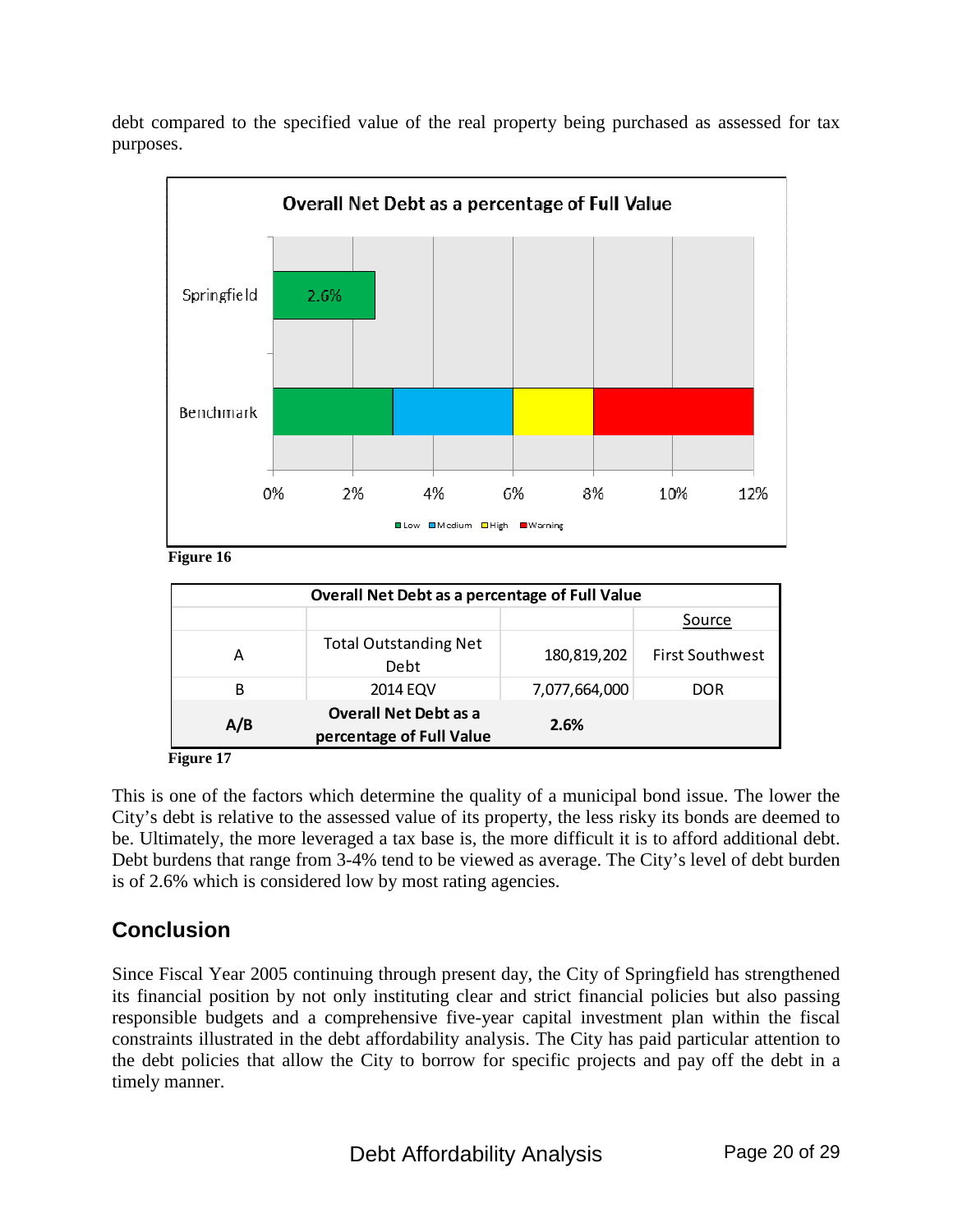In January 2014, Standard and Poor's recognized the City of Springfield with a double credit rating upgrade. This demonstrates that Standard & Poor's believes so strongly in the City's financial management and ability to make difficult decisions to balance the budget. S&P credited the City for having strong budgetary flexibility, with available reserves above 8% of general fund expenditures, very strong management conditions led by formalized financial policies and an experienced and capable management team as a few reasons for the credit rating upgrade. The S&P rating continues to be the highest rating in the City's recorded history. Credit ratings has an integral role in the municipal bond market and are one factor that affects the City's cost of funds on debt offerings.

The debt service illustrates the City's ability to finance debt within its current budget as a Percentage of General Fund Expenditures. This is the most immediate measure of ability to pay; however, it only examines the ability to pay for debt within a community's existing budget. The City's measure of debt service as a percentage of General Fund expenditures is strong, with 6.5% of the Fiscal Year 2015 budget dedicated to debt service. This is down from 6.8% from Fiscal Year 2014. The improvement in the debt service ratio is attributable to the reduction of 2014 total debt service.

According to the measures presented in this plan, the City is in a solid debt position but can improve its standing even more. One way to bring the City more in line with its debt policies is to foster an environment that promotes jobs and increase citizens' wealth. These policies help decrease the percentage of debt per total income and decrease debt per capita. This will bring Springfield in line with other communities in the Commonwealth and have the desired affect of increasing the City's financial standing.

The ability to address the City's large capital liability will be a substantial issue over the next few fiscal years. In addition to its standard capital improvement needs, Springfield was hit by a tornado on June 1, 2011 and an early snowstorm on October 29, 2011 realizing over \$120 million in infrastructure damage, specifically to two of its schools, a community center and several hundred city-owned trees. With help from the Federal Emergency Management Agency (FEMA), Massachusetts Emergency Management Agency (MEMA) and the MSBA most of the costs will be reimbursed. What remains will have to be paid for by Springfield and added to its capital liability.

Additionally, in November 2014, the Massachusetts Gaming Commission officially awarded MGM with a resort-casino license, signaling the green light for the \$800 million MGM Springfield project. The host community agreement outlines the financial impact that MGM Springfield will have on the City, totaling over \$25 million in annual payments once the resort casino opens. In the meantime, the City can expect annual revenue increases upwards of \$5 million beginning in fiscal year 2016.

In order to address some of its capital needs, Springfield will issue short and long term debt in 2015 and 2016 as well as use a combination of Pay-As-You-Go Capital funds and Capital Reserve funds. In 2015 Springfield will issue BANs to continue efforts to update its infrastructure and for permanent funding needed for previously issued BANs and Council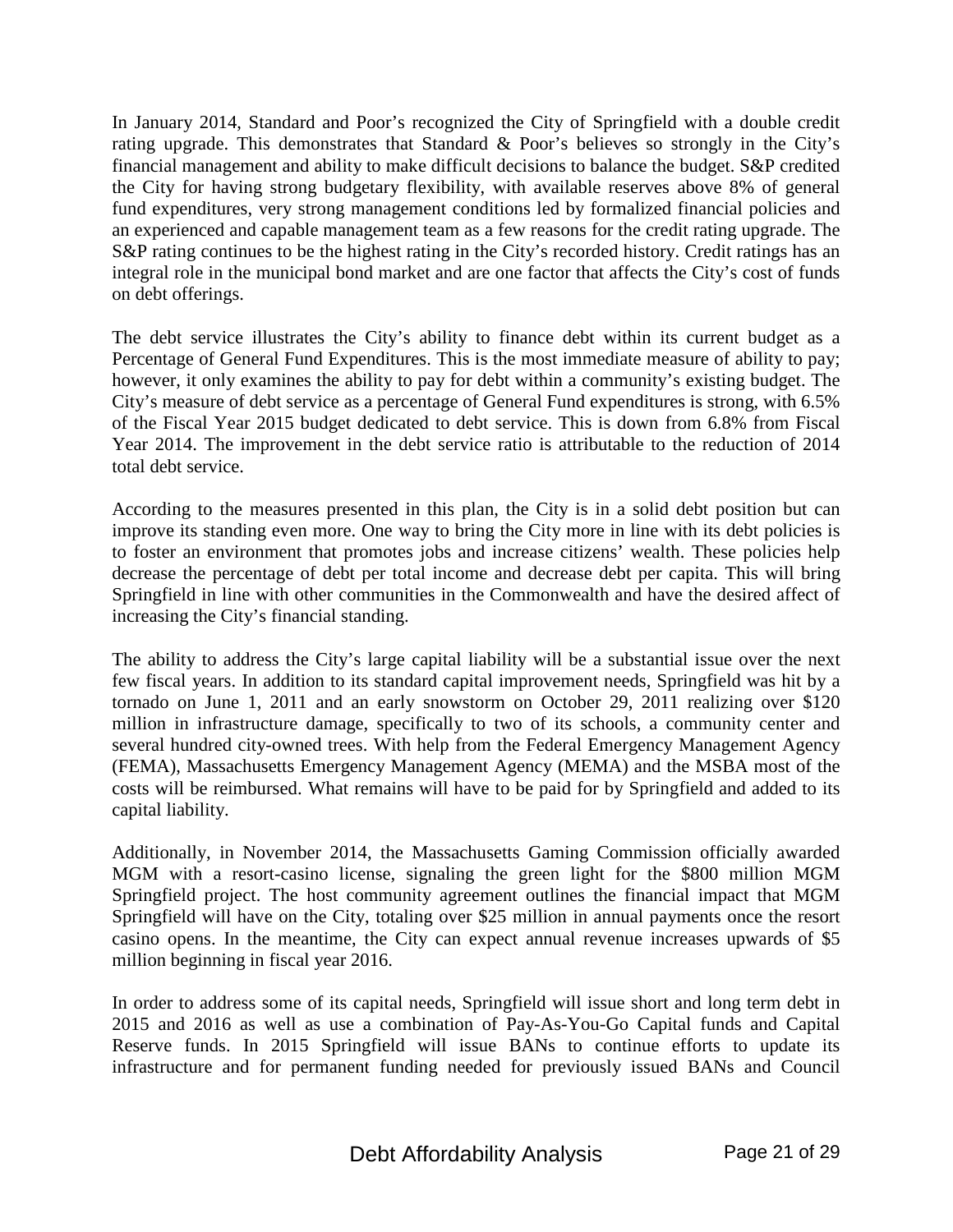authorized debt issuances. Capitalizing on its decreasing debt schedule, in 2016, Springfield plans to go out to bond again, alleviating almost half of its highest priority requests.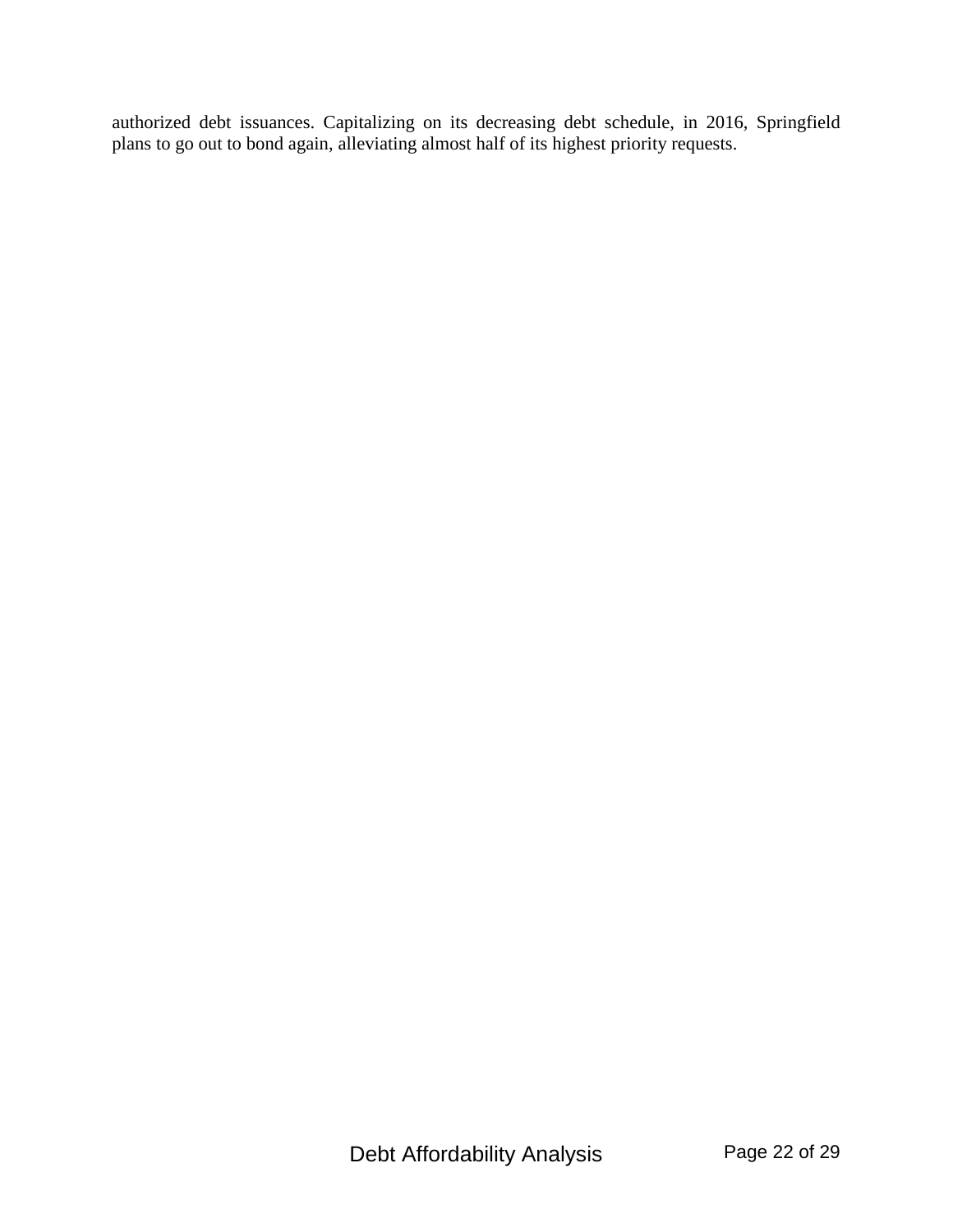# Appendix A Debt Analysis Definitions

Consistent with the City's financial policies as well as standard business practices, the City of Springfield has only issued debt to finance capital investment. Appendix B of this report is a summary of all projects financed by debt that are currently outstanding. Each of these projects is a capital project, and the expenditures are considered capital investments.

The City of Springfield defines **capital** as buildings, facilities, land, infrastructure or major equipment with an estimated useful life of at least ten years and costs at least \$25,000. Similarly, any improvements to capital which would extend the useful life of capital being improved by at least five years may be considered capital if it costs at least \$25,000.

A **capital investment** is the expenditure of funds to improve existing City infrastructure, extend its useful life, buildings, or acquire new capital assets. This is considered an investment because the funds expended are used to reduce costs and/or improve services over a multi-year timeframe.

**Debt Service** is the cost of repaying debt that has been issued. This includes principal and interest payments. Move definitions to appendix at end.

**Municipal debt:** usually bonds and notes – is a tool for financing investments in the infrastructure and capital equipment that permits government to provide services to the public. In its most basic form, debt occurs when a city or town borrows from lenders. The money that is borrowed is usually repaid over a number of years, and the lender usually charges interest to the borrower as compensation for allowing someone else to use their money. To begin to understand municipal borrowing, a few key terms are important:

**Bond:** A long-term financing tool that allows a community to borrow money tofinance certain investments. Municipal bonds in Massachusetts are generally issued with a fixed interest rate and carry a term of between 10 and 30 years.

**Note:** A financing tool generally used for short-term needs, such as "bridge financing" during construction. In Massachusetts, notes are generally issued as one-year debt which can be "rolled" for a maximum of five years.

**Term:** The length of time a bond or note is outstanding. In other words, if a community borrows money for 20 years to finance the construction of City Hall, the "term" of the debt is 20 years. In five years, the "remaining term" would be 15 years.

With rare exception – exceptions which are authorized by the Commonwealth on a case-by-case basis through special legislation – municipal debt can only be incurred for investment in the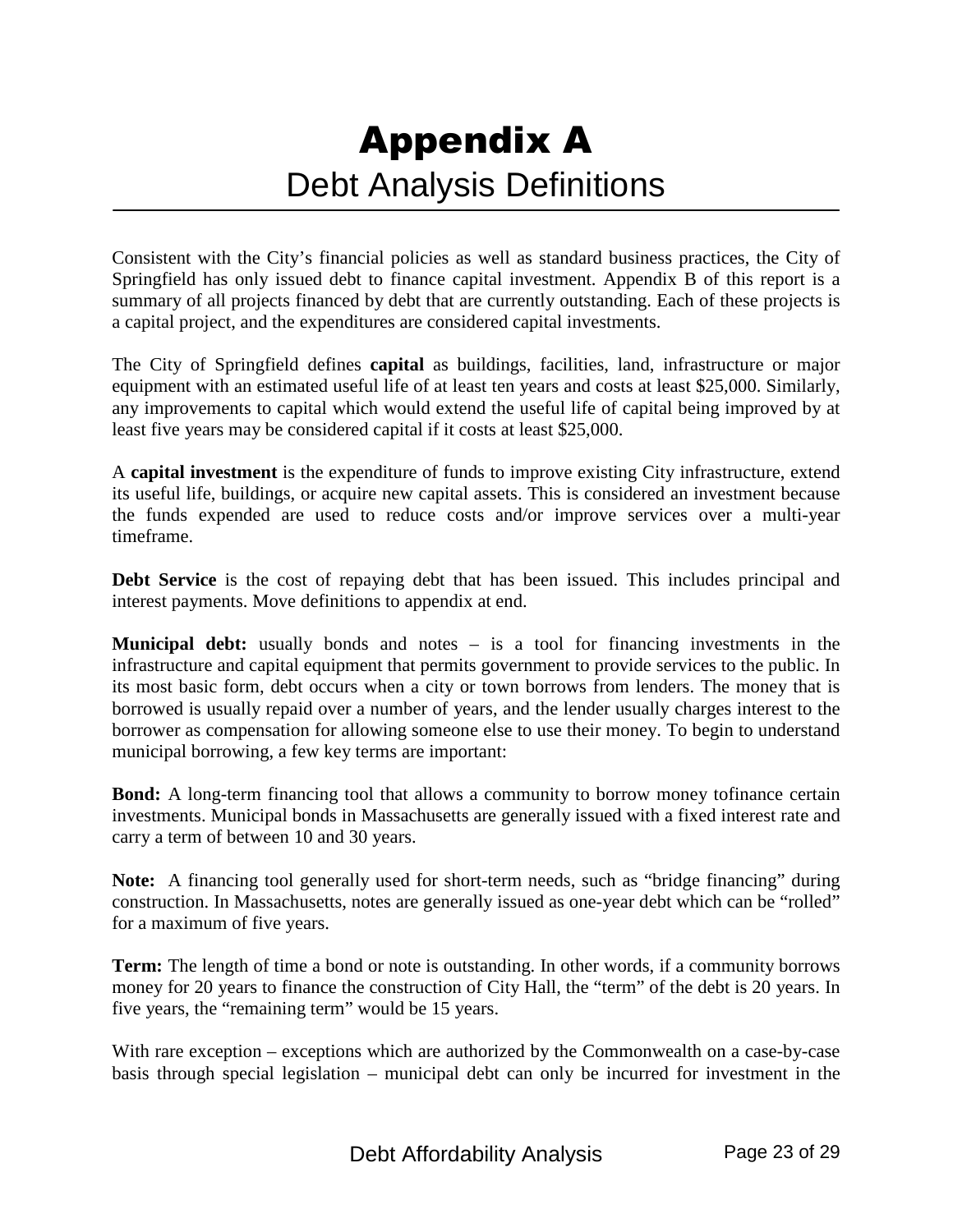capital needs of a community. State finance law permits communities to issue debt for the following purposes:

Public Works

- Construction and reconstruction of roads, bridges, sidewalks, walls and dikes, and for the acquisition of land
- Construction and reconstruction of municipal buildings, including schools
- Traffic signals, public lighting, fire alarm and police communication equipment

Municipal Equipment

- Departmental equipment, including fire equipment and heavy equipment such as graders, street sweepers, trash trucks, and semi-automated recycling trucks.
- Costs for design, development and purchase of computer software and equipment

#### Energy

• Energy conservation, to pay for energy audits or to implement alternative energy technologies

Environmental

- Asbestos abatement in municipal buildings
- Preservation and restoration of lakes and ponds

Recreational

- Construction of parks and playgrounds
- Construction of skating rinks, outdoor swimming pools, golf courses, tennis courts and other outdoor recreational facilities

Debt should be issued to finance capital improvements that will maintain or improve the rate of return on taxpayer dollars. Stated another way, debt should be issued to finance capital projects that prevent things from getting worse, make things better or improve operations, services or efficiency.

There are a number of reasons to issue debt to finance capital investment. As the City recovered from the June 2011 tornado and October 2011 snow storm, certain projects, such as the construction and reconstruction of the heavily damaged Elias Brookings Elementary and Mary Dryden Elementary Schools, could only be afforded by spreading their cost over many years. The MSBA Grant Program requires the City to appropriate the full cost of the project, before any reimbursements from MSBA can be requested, which required the issuance of debt.

The issuance of debt to finance projects with a long life is also considered "fair." This equity concern is grounded in the argument that today's taxpayers should not pay the entire cost of projects that will benefit future residents; rather, the people who benefit from the project should pay for its costs. As benefits from the investment will accrue over time, the costs should be paid over time as well. This requires the issuance of debt.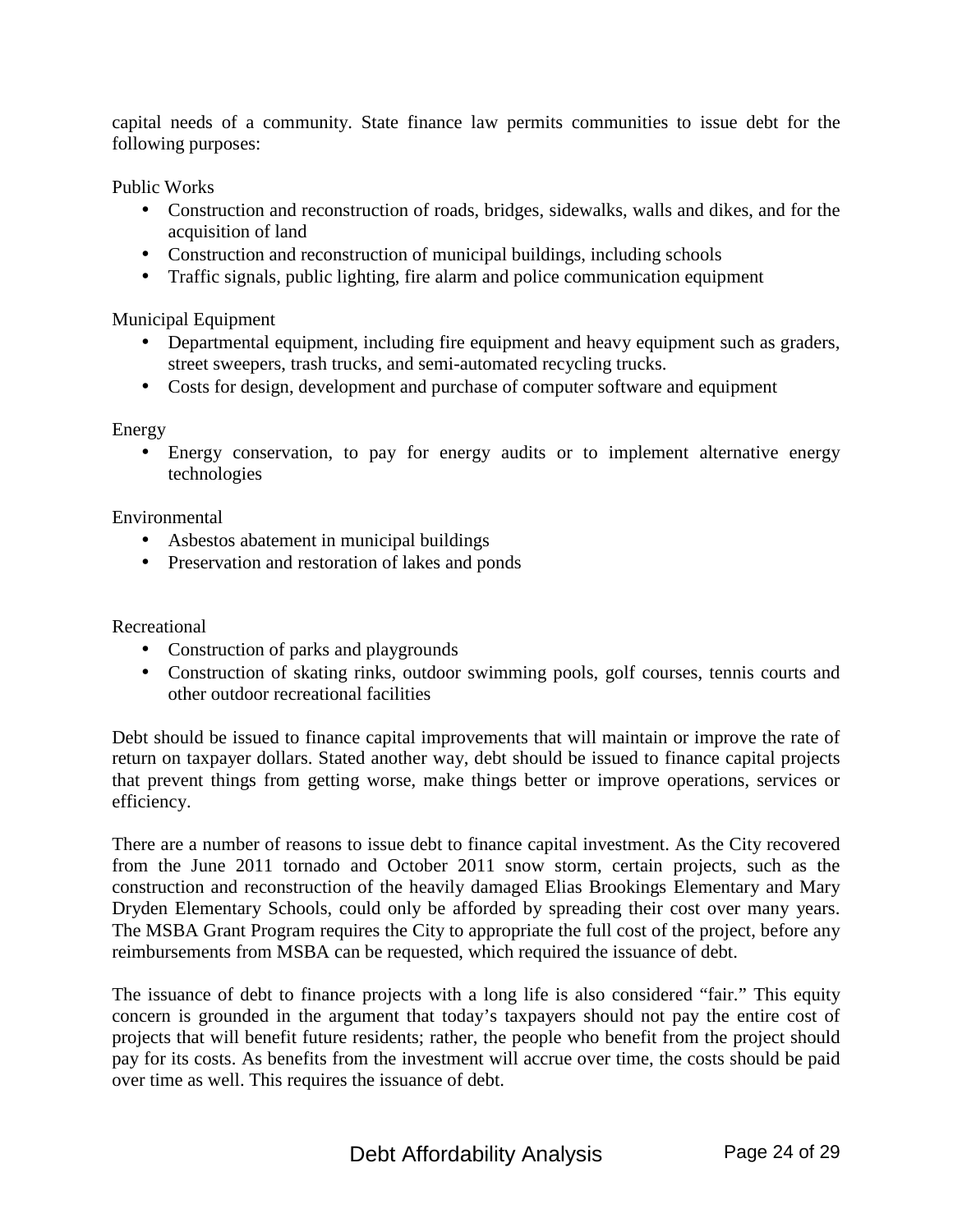As an example, the City has bonded for the construction of a new Brookings Elementary School that could provide educational services for 50 years. It would not be "fair" to finance the project through direct cash appropriation because today's taxpayers would pay for its entire cost. Those who moved into Springfield in two years could receive 48 years of benefit without paying any of the cost, and those who moved out of Springfield in five years would have paid 50 years of cost but received only five years of benefit.

Similarly, it would not be "fair" or cost effective to bond for the project and structure the debt in such a way that the City would not pay the starting costs associated with the construction until 20 years from now. In other words, as the City issues debt, it begins paying back the principal and interest as to not back load the debt service schedule for future years to fund. The City's financial policies require the City to structure its debt in such a way that the City pays for the construction based on the depreciation of that building.

**Debt management** is the application of financial knowledge to ensure that our debt is structured in the manner that saves as much money as possible for our residents and protects our taxpayers from the risks associated with debt. Proper debt management can help the City take advantage of opportunities that suddenly arise and can help us predict and resolve problems before they occur. Specifically, proper debt management allows the City to plan additional debt issuances. The benefit of this is to allow the City to determine those projects that would be viewed as top priorities.

Debt management also helps a community ensure the cost of its debt is fair and equitable. Part of this fairness is issuing debt whose term does not exceed the useful life of the asset it finances. This reduces overall costs by placing a limit on the term of the debt and ensures that taxpayers will not be required to pay for assets that no longer exist, and therefore are no longer providing a public benefit.

Proper debt management should incorporate communication with the public to ensure the people we serve are fully informed of the ways in which their government is financed. This analysis continues the City's efforts to improve communication about public finances.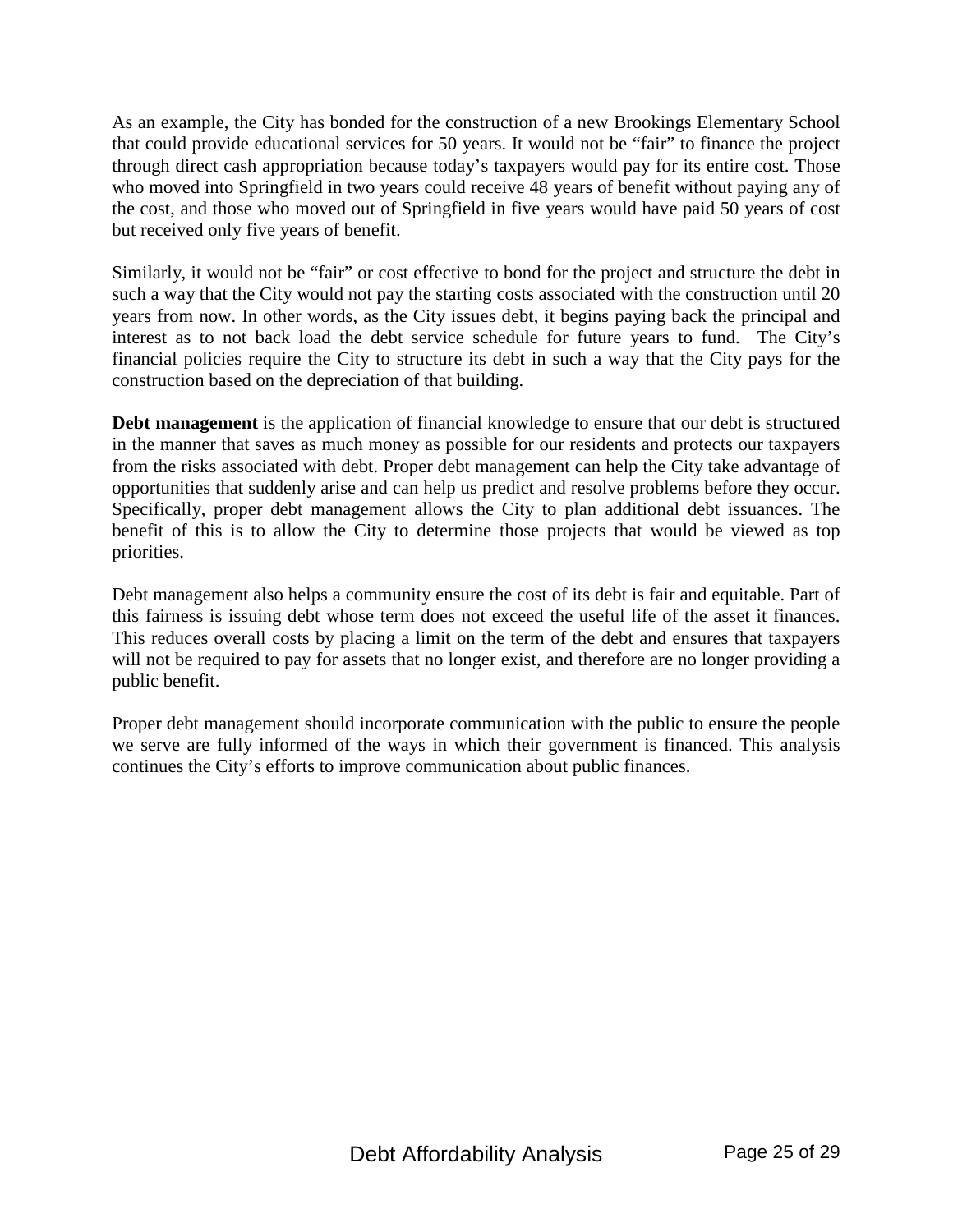## Appendix B **Current Outstanding Debt Issuances**

### **City of Springfield, Massachusetts**

Net Long-Term Debt Outstanding as of June 30, 2014 Net of MSBA, MWPAT & QSCB Subsidies \*Does Not Reflect Annual Required Sinking Fund Deposits or Invested Sinking Fund

#### **Total Net Debt Service**

| Date       | Principal        | <b>Interest</b> | <b>MSBA Subsidy</b> | <b>MWPAT Subsidy</b> | <b>QSCB Subsidy</b> | Net D/S          |
|------------|------------------|-----------------|---------------------|----------------------|---------------------|------------------|
| 06/30/2014 |                  |                 |                     |                      |                     |                  |
| 06/30/2015 | 26.232.046.00    | 9,251,369.37    | (14,560,053.00)     | (36,069.71)          | (966, 442.40)       | 19,920,850.26    |
| 06/30/2016 | 25,155,000.00    | 7.929.577.51    | (12,694,418.00)     |                      | (966,442.40)        | 19,423,717.11    |
| 06/30/2017 | 24,325,000.00    | 6.755.877.52    | (10,696,808.00)     |                      | (966,442.40)        | 19,417,627.12    |
| 06/30/2018 | 20.010.000.00    | 5,722,327.53    | (5,345,892.00)      |                      | (966,442.40)        | 19,419,993.13    |
| 06/30/2019 | 20.995.000.00    | 4,736,565.04    | (5,345,892.00)      |                      | (966,442.40)        | 19,419,230.64    |
| 06/30/2020 | 17,635,000.00    | 3,810,327.52    | (5,345,892.00)      |                      | (966,442.40)        | 15,132,993.12    |
| 06/30/2021 | 17.685.000.00    | 3,000,565.00    | (5,345,891.00)      |                      | (966,442.40)        | 14,373,231.60    |
| 06/30/2022 | 15.010.000.00    | 2,284,327.50    | (2,771,108.00)      |                      | (966,442.40)        | 13,556,777.10    |
| 06/30/2023 | 10,680,000.00    | 1.725.715.00    |                     |                      | (966,442.40)        | 11,439,272.60    |
| 06/30/2024 | 4.055.000.00     | 1.410.658.75    |                     |                      | (966,442.40)        | 4.499.216.35     |
| 06/30/2025 | 1.830.000.00     | 1.284.915.00    |                     |                      | (966,442.40)        | 2,148,472.60     |
| 06/30/2026 | 1.885.000.00     | 1.201.327.50    |                     |                      | (966,442.40)        | 2,119,885.10     |
| 06/30/2027 | 19.799.000.00    | 1.115.377.50    |                     |                      | (966.442.40)        | 19,947,935.10    |
| Total      | \$205,296,046.00 | \$50,228,930.74 | (62, 105, 954.00)   | (36,069.71)          | (12,563,751.20)     | \$180,819,201.83 |

#### **Par Amounts Of Selected Issues**

| August 1 2001 Phase I MWPAT 94-24 (O)                                | 297,995.00    |
|----------------------------------------------------------------------|---------------|
| August 1 2001 MWPAT 91-59 (I)                                        | 119,051.00    |
| July 25 2002 QZAB (I)                                                | 1,500,000.00  |
| July 2005 Advance Refunding SQ -96 School Construction               | 1,237,083.00  |
| July 2005 Advance Refunding SQ -97 Chestnut Middle School Remodeling | 160,346.00    |
| July 2005 Advance Refunding SQ -97 Chestnut Middle School Land       | 148,348.00    |
| July 2005 Advance Refunding SQ -97 School Roofs                      | 86,821.00     |
| July 2005 Advance Refunding SQ -97 Industrial Park                   | 57,866.00     |
| July 2005 Advance Refunding SQ -97 Milton Bradley School Land        | 1,209,058.00  |
| July 2005 Advance Refunding SQ -97 HS of Science and Tech            | 3,784,071.00  |
| July 2005 Advance Refunding SQ -97 Indian Orchard School Remodeling  | 67,767.00     |
| July 2005 Advance Refunding SQ -97 Commerce HS Remodeling            | 169,169.00    |
| July 2005 Advance Refunding SQ -97 Sumner Ave School Remodeling      | 67,767.00     |
| July 2005 Advance Refunding SQ -97 Chestnut Middle School            | 783,497.00    |
| July 2005 Advance Refunding SQ -98 Land Aquisition and Appraisal     | 652,058.00    |
| July 2005 Advance Refunding SQ -98 School Construction               | 19,411,828.00 |
| July 2005 Advance Refunding SQ -99 School 1                          | 13,692,377.00 |
| July 2005 Advance Refunding SQ -99 Chestnut School Land Acquisition  | 635,171.00    |

Debt Affordability Analysis Page 26 of 29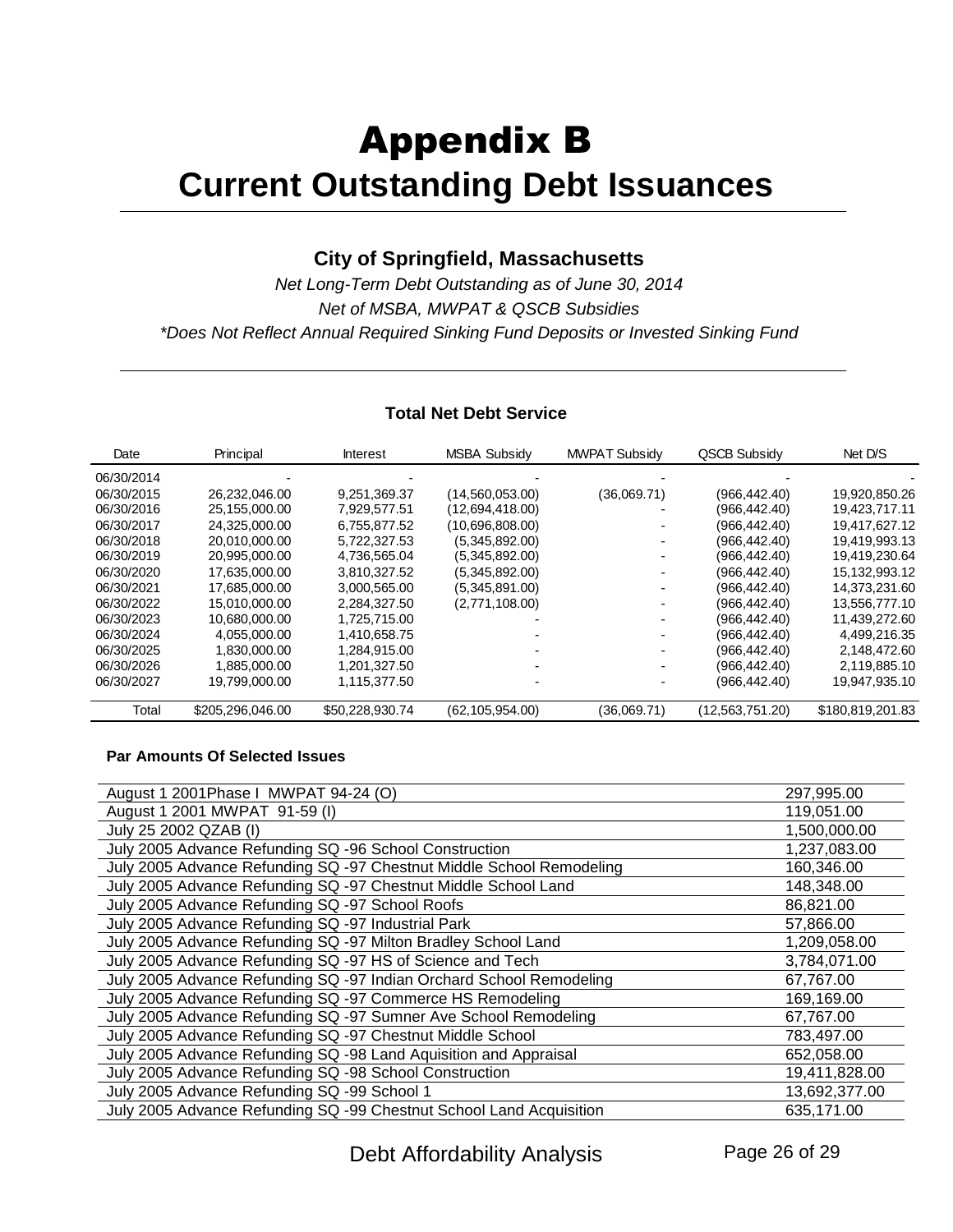| July 2005 Advance Refunding SQ -99 Urban Renewal                                   | 3,680,755.00  |
|------------------------------------------------------------------------------------|---------------|
| July 2005 Advance Refunding SQ -99 Demolition                                      | 1,106,355.00  |
| July 2005 Advance Refunding SQ -99 Public Building 1                               | 615,102.00    |
| July 2005 Advance Refunding SQ -99 Public Building 2                               | 694,561.00    |
| July 7 2005 New Money 1 non-called -Remodeling Public Buildings (ISQ)              | 110,760.40    |
| July 7 2005 New Money 1 non-called -Dept Equip                                     | 21,568.39     |
| July 7 2005 New Money 1 non-called -Public Building Renovations (ISQ)              | 410,613.72    |
| July 7 2005 New Money 1 non-called -Roof Repairs - School (ISQ)                    | 86,060.03     |
| July 7 2005 New Money 1 non-called -Boston Road/Parker Street (ISQ)                | 22,973.66     |
| July 7 2005 New Money 1 non-called -Repairs to Public Buildings ADA Requirements   | 208,979.60    |
| July 7 2005 New Money 1 non-called -Repairs to Public Buildings (ISQ)              | 202,704.60    |
| July 7 2005 New Money 1 non-called - Repairs to Public Buildings-School (ISQ)      | 96,339.60     |
| July 7 2005 New Money 1 non-called -Repairs to Public Buildings-School Emerg (ISQ) | 205,000.00    |
| July 7 2005 New Money 1 non-called -Library & Museums Remodeling (SQ)              | 4,000.00      |
| July 7 2005 New Money 1 non-called - Repairs to Municipal Group (ISQ)              | 747,908.10    |
| July 7 2005 New Money 1 non-called - Final Phase Tapley Street (ISQ)               | 216,223.43    |
| July 7 2005 New Money 1 non-called -School Building Repairs (ISQ)                  | 303,117.44    |
| July 7 2005 New Money 1 non-called -Public Building Repairs (ISQ)                  | 53,751.03     |
| July 7 2005 New Money 1 non-called -Rebecca Johnson School Improvements (ISQ)      | 100,000.00    |
| July 7 2005 New Money 1 non-called -Demolition of Former Tech High School (ISQ)    | 220,000.00    |
| July 7 2005 New Money 2 non-called -Facility Construction (ISQ)                    | 25,000.00     |
| July 7 2005 New Money 2 non-called -Landfill Closure (OSQ)                         | 555,000.00    |
| July 7 2005 New Money 2 non-called -Departmental Equipment (ISQ)                   | 30,000.00     |
| July 7 2005 New Money 2 non-called -Urban Renewal I (OSQ)                          | 80,000.00     |
| July 7 2005 New Money 2 non-called -Park Improvements I (ISQ)                      | 225,000.00    |
| July 7 2005 New Money 2 non-called -Park Improvements II (ISQ)                     | 470,000.00    |
| July 7 2005 New Money 2 non-called -Cyr Arena (ISQ)                                | 75,000.00     |
| July 7 2005 New Money 2 non-called -Fire/Safety Complex (ISQ)                      | 225,000.00    |
| July 7 2005 New Money 2 non-called -Library & Museum (SQ)                          | 340,000.00    |
| July 7 2005 New Money 2 non-called -Urban Renewal II (OSQ)                         | 340,000.00    |
| July 7 2005 New Money 2 non-called -Park Improvements III (ISQ)                    | 100,000.00    |
| February 7 2007 New Money SQ -Putnam School Renovation                             | 3,690,000.00  |
| February 7 2007 New Money SQ -Our Lady Hope School Renovation                      | 3,095,000.00  |
| February 7 2007 New Money SQ - Various School Water & Sewer                        | 265,000.00    |
| February 7 2007 New Money SQ -Demolition 1                                         | 1,465,000.00  |
| February 7 2007 New Money SQ -Demolition 2                                         | 1,090,000.00  |
| February 7 2007 New Money SQ -Demolition 3                                         | 1,690,000.00  |
| February 7 2007 New Money SQ -Road Construction                                    | 1,410,000.00  |
| February 7 2007 New Money SQ -Sidewalk Construction                                | 355,000.00    |
| February 7 2007 New Money SQ - Financial Software                                  | 1,050,000.00  |
| February 7 2007 New Money SQ - Fire Station Land Acquisition                       | 345,000.00    |
| February 7 2007 New Money SQ - Fire Upgrades                                       | 370,000.00    |
| February 7 2007 New Money SQ - Library Upgrades                                    | 375,000.00    |
| February 7 2007 New Money SQ -Police Department Renovation                         | 3,500,000.00  |
| February 7 2007 New Money SQ -Police/Fire Design                                   | 1,000,000.00  |
| February 7 2007 New Money SQ -Hope/Baptist Land Acquisition                        | 185,000.00    |
| February 7 2007 New Money SQ - Greenleaf Park Building Repair                      | 55,000.00     |
| February 7 2007 New Money SQ - Blunt Park Renovation                               | 25,000.00     |
| February 7 2007 New Money SQ - Treetop Park Renovation                             | 160,000.00    |
| February 7 2007 New Money SQ -Marshall Roy Park Renovation                         | 150,000.00    |
| February 7 2007 New Money SQ -Park Land Acquisition                                | 185,000.00    |
| February 7 2007 New Money SQ - Project Management                                  | 115,000.00    |
| February 7 2007 ESCO SQ                                                            | 10,080,000.00 |
| February 7 2007 Advance Refunding - Adv Ref of 2001 Chestnut School Construction   | 7,627,280.00  |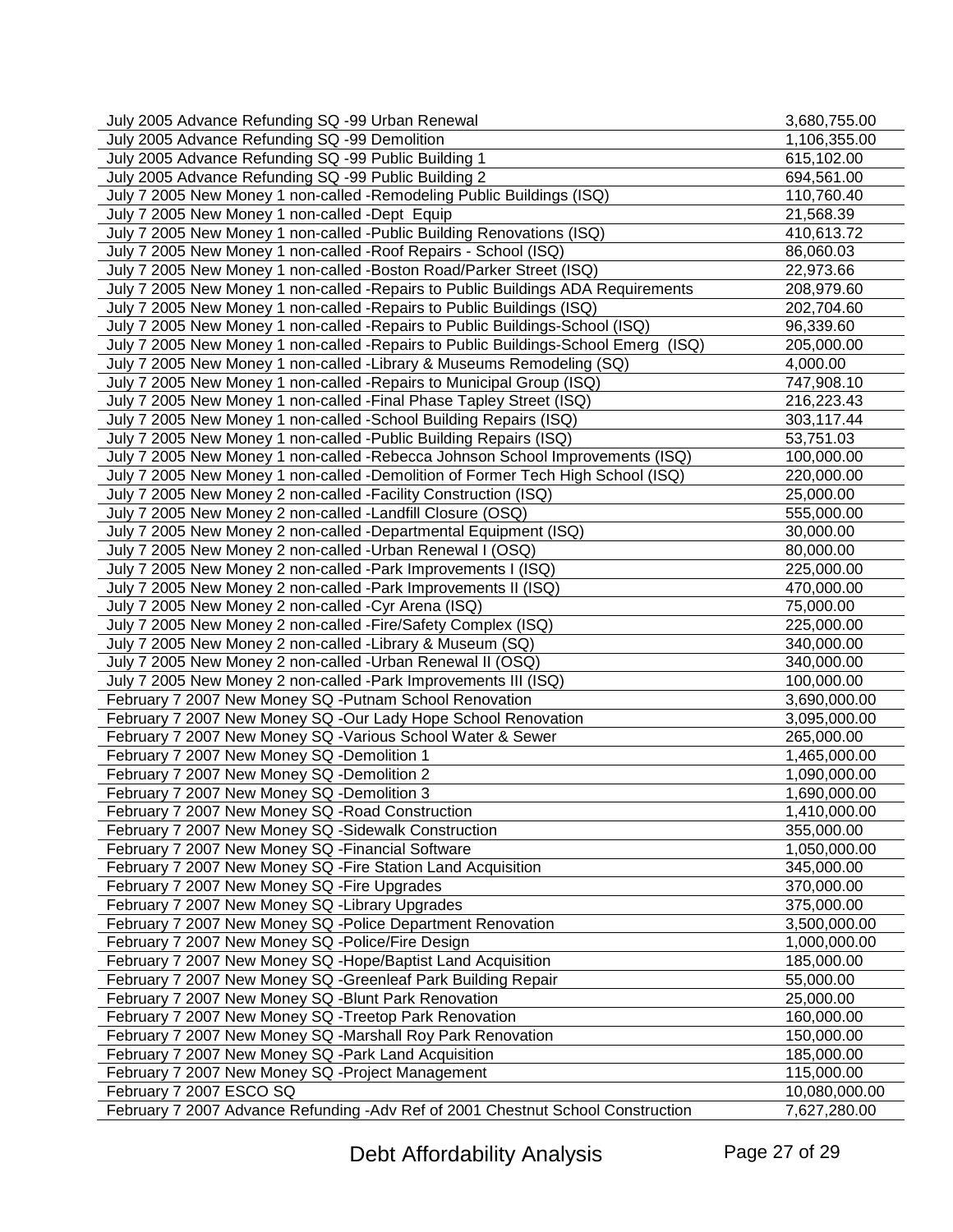| February 7 2007 Advance Refunding - Adv Ref of 2001 Commerce School Construction                                                                            | 2,308,700.00               |
|-------------------------------------------------------------------------------------------------------------------------------------------------------------|----------------------------|
| February 7 2007 Advance Refunding - Adv Ref of 2001 Aerial Mapping (ISQ)                                                                                    | 237,230.00                 |
| February 7 2007 Advance Refunding - Adv Ref of 2001 Park Improvements (ISQ)                                                                                 | 260,150.00                 |
| February 7 2007 Advance Refunding - Adv Ref of 2001 GIS (ISQ)                                                                                               | 129,750.00                 |
| February 7 2007 Advance Refunding - Adv Ref of 2001 Park Restoration (ISQ)                                                                                  | 422,380.00                 |
| February 7 2007 Advance Refunding - Adv Ref of 2001 Street Construction (ISQ)                                                                               | 723,450.00                 |
| February 7 2007 Advance Refunding - Adv Ref of 2001 Departmental Equipment (ISQ)                                                                            | 329,830.00                 |
| February 7 2007 Advance Refunding - Adv Ref of 2001 Street Construction 2 (ISQ)                                                                             | 363,775.00                 |
| February 7 2007 Advance Refunding - Adv Ref of 2001 Sidewalk Construction (ISQ)                                                                             | 263,200.00                 |
| February 7 2007 Advance Refunding - Adv Ref of 2001 Harris School Design (ISQ)                                                                              | 684,435.00                 |
| February 7 2007 Advance Refunding -Adv Ref of 2001 Van Sickle School Construct (                                                                            | 1,930,115.00               |
| February 7 2007 Advance Refunding - Adv Ref of 2001 Bowland LearningCenter Design                                                                           | 568,915.00                 |
| February 7 2007 Advance Refunding - Adv Ref of 2001 Bowland Learning Center Land (                                                                          | 529,200.00                 |
| February 7 2007 Advance Refunding - Adv Ref of 2001 Harris School Construction (I                                                                           | 4,720,000.00               |
| February 7 2007 Advance Refunding -Adv Ref of 2001 Library (ISQ)                                                                                            | 1,893,950.00               |
| February 7 2007 Advance Refunding - AdvRef of 2001 Bowland Learning Center Construct                                                                        | 5,240,000.00               |
| February 7 2007 Advance Refunding - Adv Ref of 2001 Fire and Safety Complex (ISQ)                                                                           | 2,358,440.00               |
| February 7 2007 Advance Refunding - Adv Ref of 2001 Demolition (ISQ)                                                                                        | 1,206,700.00               |
| February 7 2007 Advance Refunding - Adv Ref of 2003 Harris Elementary School (OSQ                                                                           | 3,440,000.04               |
| February 7 2007 Advance Refunding - Adv Ref of 2003 Bowland Learning Center (OSQ)                                                                           | 7,844,999.98               |
| February 7 2007 Advance Refunding - Adv Ref of 2003 Van Sickle Middle/ HS (OSQ)                                                                             | 27,212,499.98              |
| April 15 2009 Series A SQ -White Street Fire Station (ISQ)                                                                                                  | 2,990,000.00               |
| April 15 2009 Series A SQ -Technology (ISQ)                                                                                                                 | 100,000.00                 |
| April 15 2009 Series A SQ - Chapman Valve Eco Dev (ISQ)                                                                                                     | 500,000.00                 |
| April 15 2009 Series A SQ -Old First Church (ISQ)                                                                                                           | 470,000.00                 |
| April 15 2009 Series A SQ -Forest Park Maintenance (ISQ)                                                                                                    | 210,000.00                 |
| April 15 2009 Series A SQ -Administrative Expenses (ISQ)                                                                                                    | 140,000.00                 |
|                                                                                                                                                             |                            |
| April 15 2009 Series A SQ - Van Horn Dam Study (ISQ)                                                                                                        | 65,000.00                  |
| June 24 2010 QSCB (Taxable)                                                                                                                                 | 17,864,000.00              |
| December 20 2012 SQ Refunding - Adv Ref July 7 2005 Remodel Public Buildings (ISQ                                                                           | 563,790.00                 |
| December 20 2012 SQ Refunding - Adv Ref July 7 2005 Dep Equipt. Fac. Mgmt & Park (ISQ)                                                                      | 134,790.00                 |
| December 20 2012 SQ Refunding - Adv Ref July 7 2005 Public Building Reno (ISQ)                                                                              | 2,135,270.00               |
| December 20 2012 SQ Refunding - Adv Ref July 7 2005 Roof Repairs - School (ISQ)                                                                             | 439,000.00                 |
| December 20 2012 SQ Refunding - Adv Ref July 7 2005 Boston Road/Parker St (ISQ)                                                                             | 104,525.00                 |
| December 20 2012 SQ Refunding - Adv Ref July 7 2005 Public Build ADA Require (ISQ)                                                                          | 1,067,350.00               |
| December 20 2012 SQ Refunding -Adv Ref July 7 2005 Repairs to Public Build (ISQ)                                                                            | 1,037,800.00               |
| December 20 2012 SQ Refunding -Adv Ref July 7 2005 Repairs to School Build (ISQ)                                                                            | 503,950.00                 |
| December 20 2012 SQ Refunding -Adv Ref July 7 2005 Emergency School Repair (ISQ)                                                                            | 1,067,350.00               |
| December 20 2012 SQ Refunding - Adv Ref July 7 2005 Library & Museum Remodel (ISQ                                                                           | 13,000.00                  |
| December 20 2012 SQ Refunding - Adv Ref July 7 2005 Repairs to Muni Garage (ISQ)                                                                            | 3,858,100.00               |
| December 20 2012 SQ Refunding - Adv Ref July 7 2005 Final Phase Tapley St (ISQ)                                                                             | 1,127,675.00               |
| December 20 2012 SQ Refunding - Adv Ref July 7 2005 School Build Repairs (ISQ)                                                                              | 1,541,500.00               |
| December 20 2012 SQ Refunding - Adv Ref July 7 2005 Public Building Repairs (ISQ)                                                                           | 259,900.00                 |
| December 20 2012 SQ Refunding - Adv Ref July 7 2005 Rebecca Johnson School (ISQ)                                                                            | 523,775.00                 |
| December 20 2012 SQ Refunding -Adv Ref July 7 2005 Demo of Former Tech HS (ISQ)                                                                             | 1,143,725.00               |
| December 20 2012 SQ Refunding - Adv Ref July 7 2005 Facility Construction (ISQ)                                                                             | 115,400.00                 |
| December 20 2012 SQ Refunding - Adv Ref July 7 2005 Landfill Closure (OSQ)                                                                                  | 2,423,500.00               |
| December 20 2012 SQ Refunding - Adv Ref July 7 2005 Departmental Equip (ISQ)                                                                                | 153,550.00                 |
| December 20 2012 SQ Refunding - Adv Ref July 7 2005 Urban Renewal 1 (OSQ)                                                                                   | 347,175.00                 |
| December 20 2012 SQ Refunding - Adv Ref July 7 2005 Park Improve 1 (ISQ)                                                                                    | 1,001,800.00               |
| December 20 2012 SQ Refunding - Adv Ref July 7 2005 Park Improve 2 (ISQ)                                                                                    | 2,086,150.00               |
| December 20 2012 SQ Refunding - Adv Ref July 7 2005 Cyr Arena (ISQ)                                                                                         | 314,500.00                 |
| December 20 2012 SQ Refunding - Adv Ref July 7 2005 Fire/Safety Complex (ISQ)<br>December 20 2012 SQ Refunding - Adv Ref July 7 2005 Library & Museum (ISQ) | 981,450.00<br>1,474,350.00 |